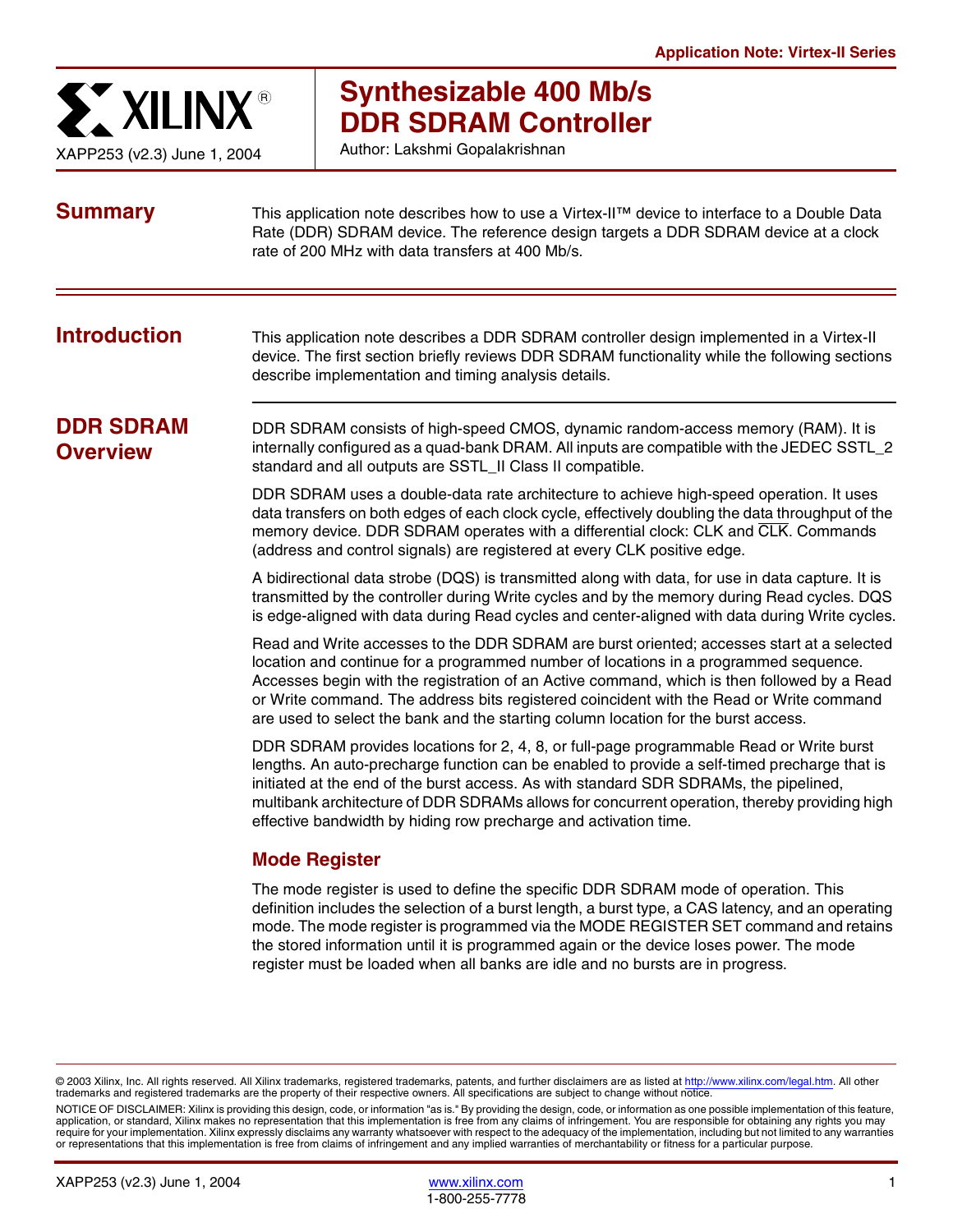#### **Burst Length**

Mode register bits A0 – A2 specify the burst length. The burst length determines the maximum number of column locations to be accessed for a given Read or Write command. Burst lengths of 2, 4, or 8 locations are available for both sequential and interleaved burst types. Full-page burst is supported in sequential mode only.

#### **Burst Type**

Accesses within a given burst can be programmed to be either sequential or interleaved; this is referred to as the burst type and is selected via bit M3.

#### **Read Latency**

Read latency is the delay, in clock cycles, between the registration of a Read command and the availability of the first bit of output data. The latency can be set to 2, 3, or 4 clocks. A Read latency of 3 clocks, required by the 200 MHz memory device, is used in this reference design.

#### **Operating Mode**

The normal operating mode is selected by issuing a MODE REGISTER SET command with bits A7 – A11 each set to zero, and bits A0 – A6 set to the desired values. A DLL reset is initiated by issuing a MODE REGISTER SET command with bits A7 and A9 – A11 each set to zero, but A8 set to one and bits A0 – A6 set to the desired values.

#### **Extended Mode Register**

The extended mode register controls functions beyond those controlled by the mode register; these additional functions are DLL enable/disable. The DLL must be enabled for normal operation. DLL enable is required during power-up initialization and upon returning to normal operation after having disabled the DLL for the purpose of debug or evaluation. The extended mode register is programmed via the LOAD MODE REGISTER command to the mode register (with BA0  $=$  1 and BA1  $=$  0). The extended mode register must be loaded when all banks are idle and no bursts are in progress. The DDR SDRAM data sheet shows the configuration of the extended mode register.

#### **Commands**

This section describes commands used with the DDR SDRAM controller.

#### **DESELECT**

The DESELECT function prevents new commands from being executed by the DDR SDRAM. The DDR SDRAM is effectively deselected. Operations already in progress are not affected.

#### **NO OPERATION (NOP)**

The NO OPERATION (NOP) command is used to instruct the selected DDR SDRAM to perform a NOP. This prevents unwanted commands from being registered during idle or wait states. Operations already in progress are not affected.

#### **LOAD MODE REGISTER**

The mode registers are loaded via inputs A0 – A11. The LOAD MODE REGISTER command can be issued only when all banks are idle, and a subsequent executable command cannot be issued until  $t_{\text{MBD}}$  is met.

#### **Active Command**

The Active command is used to open or activate a row in a particular bank for subsequent access. The value on inputs BA0 and BA1 selects the bank, and the address provided on inputs A0 – A7 selects the starting column location. The value on input A8 determines whether or not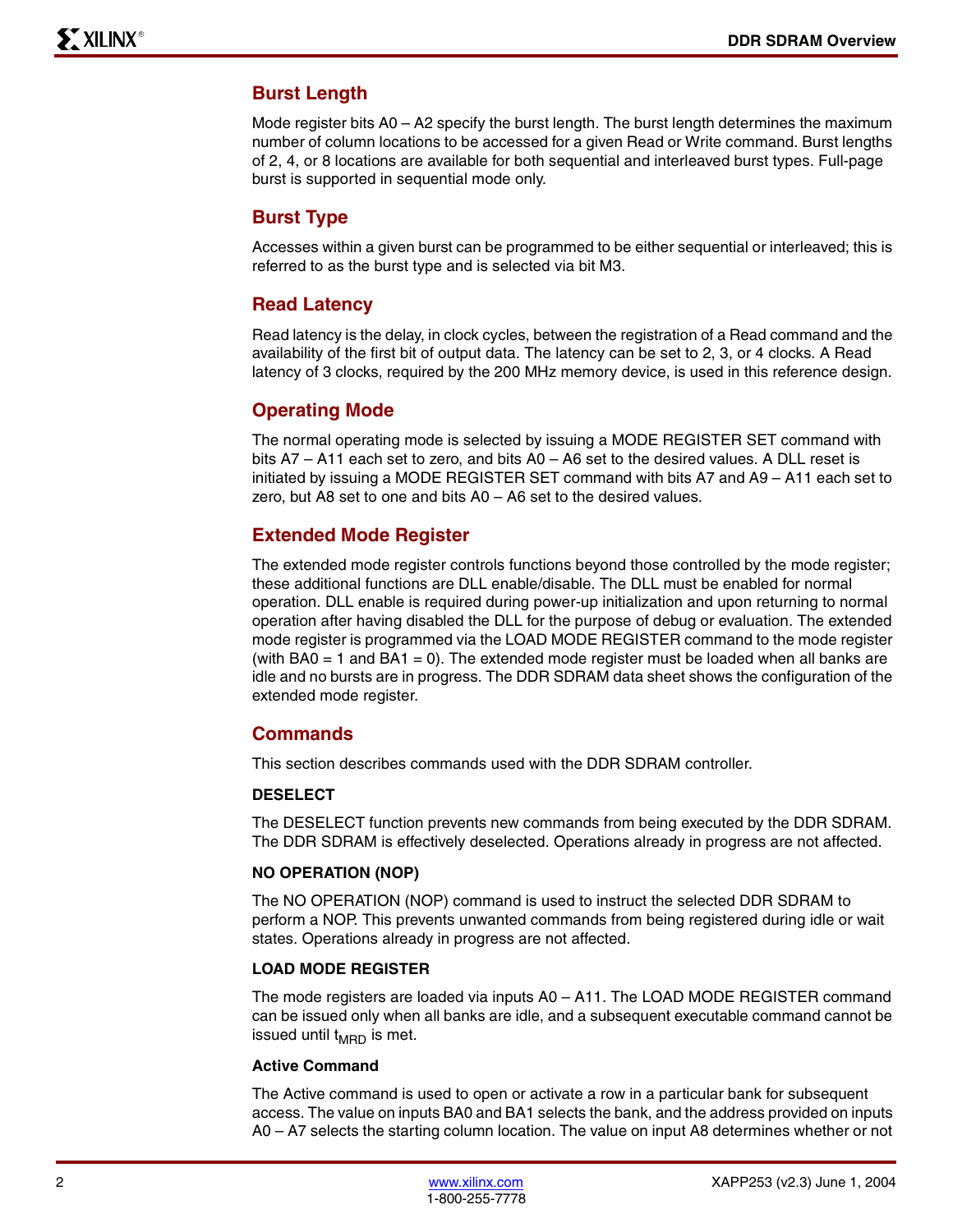auto precharge is used. If auto precharge is selected, the row being accessed is precharged at the end of the Read burst, and if auto precharge is not selected, the row remains open for subsequent accesses. The Active command is followed by a Read or a Write command.

The Read command is used to initiate a burst Read access to an active row and the Write command is used to initiate a burst Write access to an active row. The value on inputs BA0 and BA1 selects the bank, and the address provided on inputs  $A0 - A7$  selects the starting column location.

#### **PRECHARGE**

The PRECHARGE command is used to deactivate the open row in a particular bank or the open row in all banks. The bank(s) are available for a subsequent access at a specified time  $(t_{\text{BP}})$  after the PRECHARGE command is issued. Input A8 determines whether one or all banks are to be precharged, and in the case where only one bank is to be precharged, inputs BA0 and BA1 select the bank.

#### **BURST TERMINATE**

The BURST TERMINATE command is used to truncate Read bursts. The most recently registered Read command prior to the BURST TERMINATE command is truncated. The DDR SDRAM data sheet shows how these commands are generated using the ddr\_rasb, ddr\_casb and ddr\_web signals by the controller.

#### **Design Features**

DDR SDRAM controller design features include:

- FIFO backend user interface
- Programmable burst lengths of 2, 4, 8, or full-page (available only in certain DRAMs)
- Programmable CAS latency of 3
- Burst length applies to both Read and Write cycles
- Interfaces with the DDR SDRAM at 200 MHz, DDR (400 Mb/s)
- Uses DQS to receive data from the memory

#### **User Interface**

The backend interface of the DDR SDRAM controller is a FIFO implementation. Four synchronous FIFOs that operate at 200 MHz are used: the Write Address FIFO, Write Data FIFO, Read Address FIFO, and the Read Data FIFO. A configuration register along with a command register is provided by the user interface.

#### **Write Data FIFO**

The Write Data FIFO serves as a buffer for the backend interface to store data that needs to be written into the DDR SDRAM memory. The Write Data FIFO is 72 bits wide and 32 words deep. This includes the rising and the falling edge data as well as the Data mask inputs.

Configuration of the 72 bits is as follows: {rising edge data, falling edge data, rising edge data mask, falling edge data mask}.

For a burst length of 2, each location in the Write Data FIFO constitutes data for each burst. For a burst length of 4, two locations in the Write Data FIFO constitute the data required. Similarly, four locations in the Write Data FIFO constitute data for one burst of eight words.

#### **Write Address FIFO**

The Write Address FIFO serves as the buffer for the backend interface to store addresses corresponding to the write data. The Write Address FIFO is 22 bits wide. The Write Address

# **DDR SDRAM Controller Implementation Details**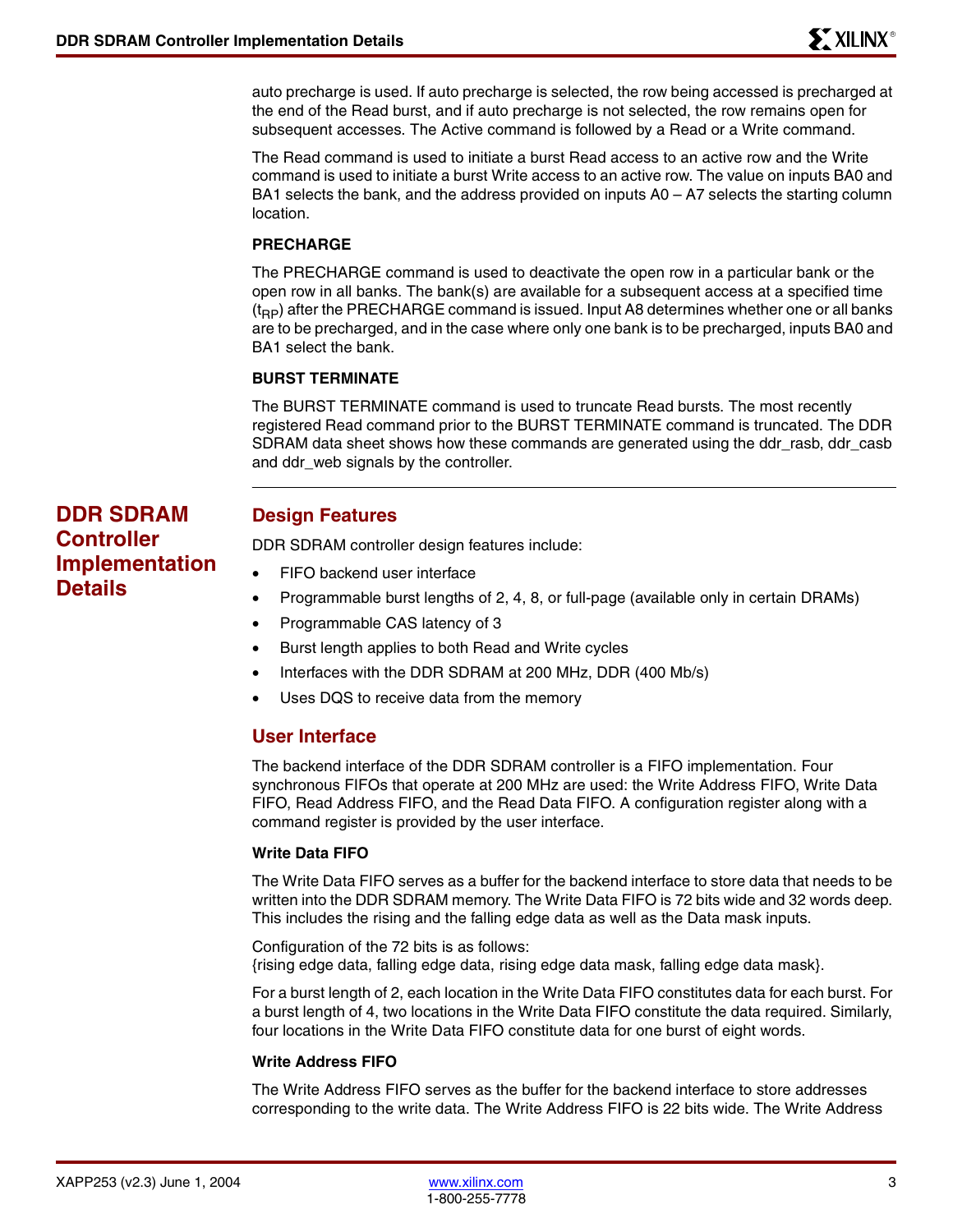constitutes 12 bits which form the row address, 8 bits which form the column address, and 2 bits for the bank address.

Configuration of the 22 bits is as follows: {row address, column address, bank address}.

#### **Read Address FIFO**

The Read Address FIFO serves as the buffer for the backend interface to store address locations in the memory from where it wants to read data from. The Read Address FIFO configuration is similar to the Write Address FIFO configuration and is 22 bits wide and 16 words deep.

Configuration of the Read Address data is as follows: {row address, column address, bank address}.

#### **Read Data FIFO**

The Read Data FIFO serves as the buffer for the controller to write data it has read from the memory. This FIFO is 64 bits wide and constitutes only the Rising and the Falling edge data.

Configuration for the Read data FIFO is as follows: {Rising edge data, Falling edge data}.

The controller provides a data valid signal which can be used as the read enable to read data from the FIFO by the backend.

#### **Generating the FIFOs**

The FIFOs used in the reference design are synchronous FIFOs generated using Coregen. These FIFOs can be accessed from the Xilinx Foundation directory: Xilinx ISE 6 -> Accessories -> CORE Generator -> Memory & Storage Elements -> FIFOs ->Synchronous FIFO.

The required width and depth need to be specified. The netlist that is generated through Coregen needs to be saved in the same directory as that of the design netlist(.edf)

[Figure 1](#page-4-0) provides a top-level block diagram of the DDR SDRAM controller.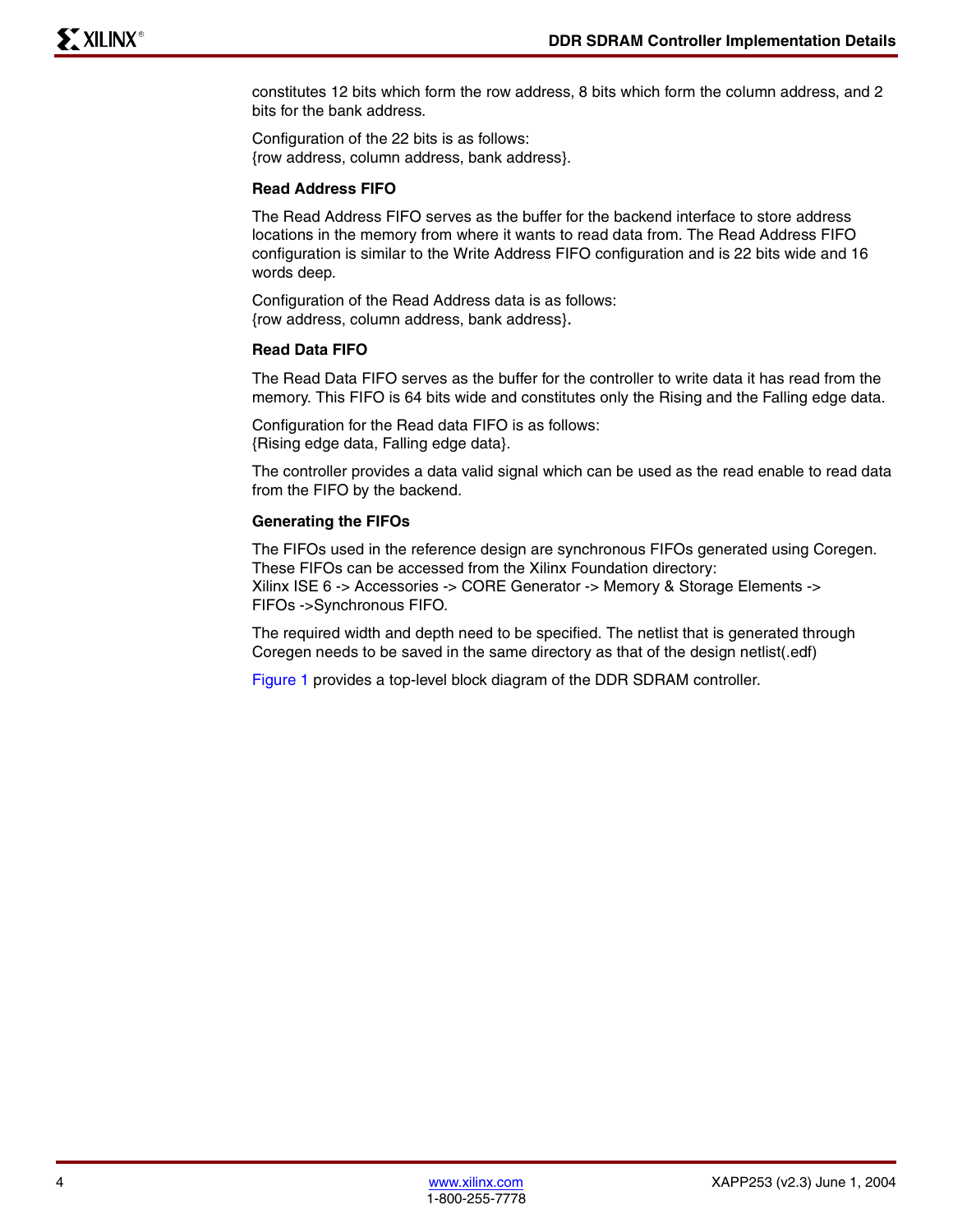

<span id="page-4-0"></span>*Figure 1:* **Top-Level Block Diagram of DDR SDRAM Controller**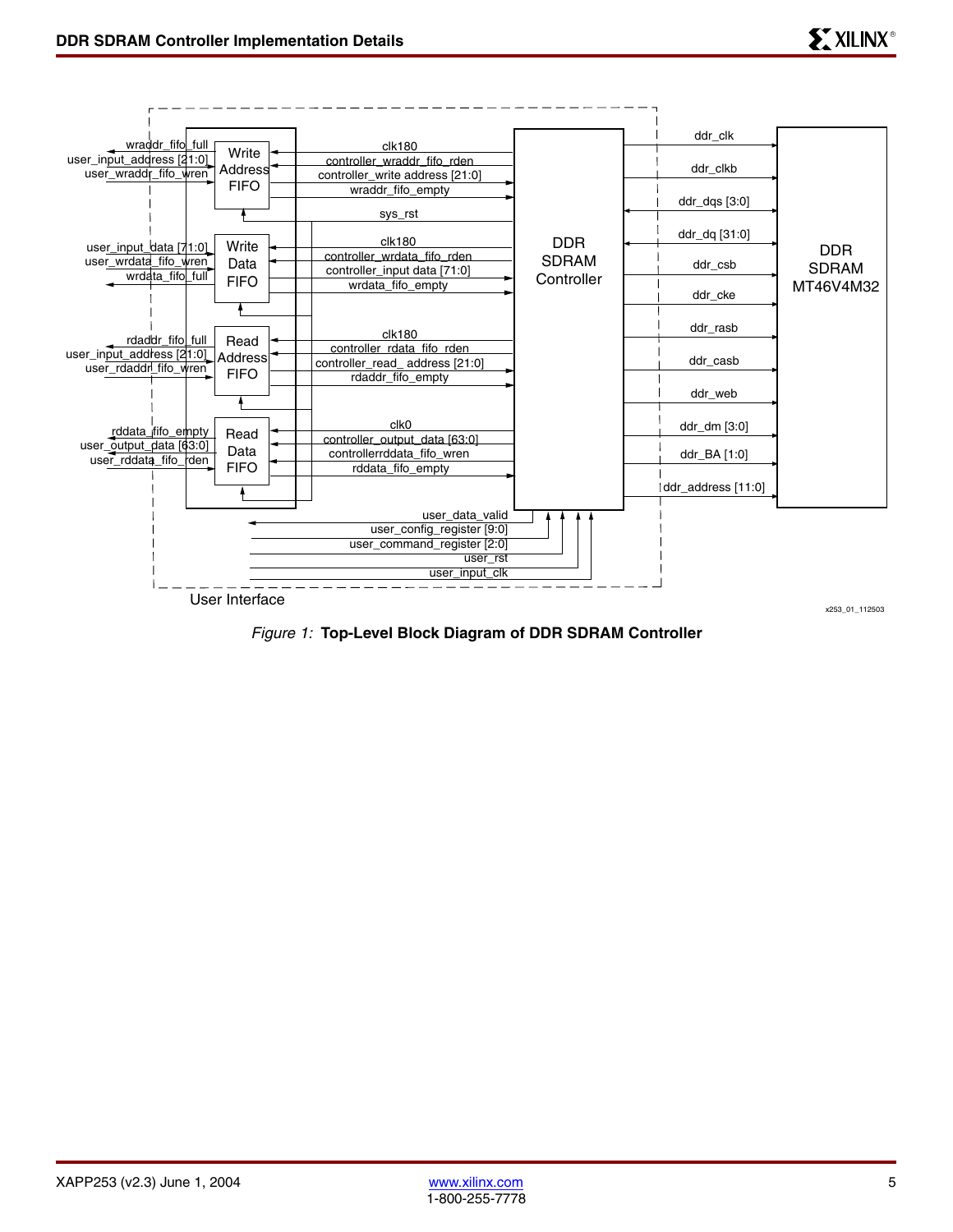Table 1 provides pin descriptions for the DDR SDRAM controller.

#### *Table 1:* **ddr\_ctrl Pin Descriptions**

|                            | <b>Pin Name</b>       | Pin<br><b>Direction</b> | Width          | <b>Description</b>                                                   |
|----------------------------|-----------------------|-------------------------|----------------|----------------------------------------------------------------------|
| Interface to               | user_input_clk        | ln.                     | 1              | Input clock                                                          |
| User Logic                 | user_rst              | ln.                     | $\mathbf{1}$   | Input reset signal                                                   |
|                            | user_config_register  | In                      | 10             | Configuration commands for the controller                            |
|                            | user_command_register | In                      | 3              | Commands for the controller                                          |
|                            | user_input_address    | In.                     | 22             | Write or Read Address (Row address, column<br>address, bank address) |
|                            | user_input_data       | ln                      | 72             | Write data and write mask                                            |
|                            | user_wraddr_fifo_wren | In                      | 1              | Write enable for the write_address_fifo                              |
|                            | user_wrdata_fifo_wren | In.                     | 1              | Write enable for the write_data_fifo                                 |
|                            | user_rdaddr_fifo_wren | In                      | 1              | Write enable for the read_address_fifo                               |
|                            | user_rddata_fifo_rden | In.                     | 1              | Read enable for the read_data_fifo                                   |
|                            | user_output_data      | Out                     | 64             | Output Read data                                                     |
|                            | user_data_valid       | Out                     | 1.             | Signal to indicate valid output data                                 |
|                            | wraddr fifo full      | Out                     | 1              | Full flag for write address fifo                                     |
|                            | wrdata fifo full      | Out                     | 1              | Full flag for write data fifo                                        |
|                            | rdaddr fifo full      | Out                     | 1              | Full flag for read address fifo                                      |
|                            | rddata_fifo_empty     | Out                     | 1              | Empty flag for read_data_fifo                                        |
| Interface to               | ddr_address           | Out                     | 12             | <b>Address</b>                                                       |
| <b>DDR</b><br><b>SDRAM</b> | ddr_dq                | In/Out                  | 32             | Data                                                                 |
|                            | ddr_dqs               | In/Out                  | 4              | Data strobe                                                          |
|                            | ddr rasb              | Out                     | 1              | Command                                                              |
|                            | ddr_casb              | Out                     | 1              | Command                                                              |
|                            | ddr_web               | Out                     | 1              | Command                                                              |
|                            | ddr_ba                | Out                     | $\overline{2}$ | <b>Bank address</b>                                                  |
|                            | ddr_clk               | Out                     | 1              | Clock                                                                |
|                            | ddr_clkb              | Out                     | 1              | Clock (inverted)                                                     |
|                            | ddr_csb               | Out                     | 1              | Chip select                                                          |
|                            | ddr_cke               | Out                     | 1              | Clock enable                                                         |
|                            | ddr_dm                | Out                     | 4              | Data mask                                                            |

#### **Configuration Register**

The reference design uses a CAS latency of 3 which is the supported value for 200 MHz operation. The design includes test benches that provide data for burst 2, 4, and 8 cases.

Table 2 includes the 10-bit user configuration register in the proper order = {EMR, BMR operation, BMR/EMR, CAS Latency, Burst type, Burst length}.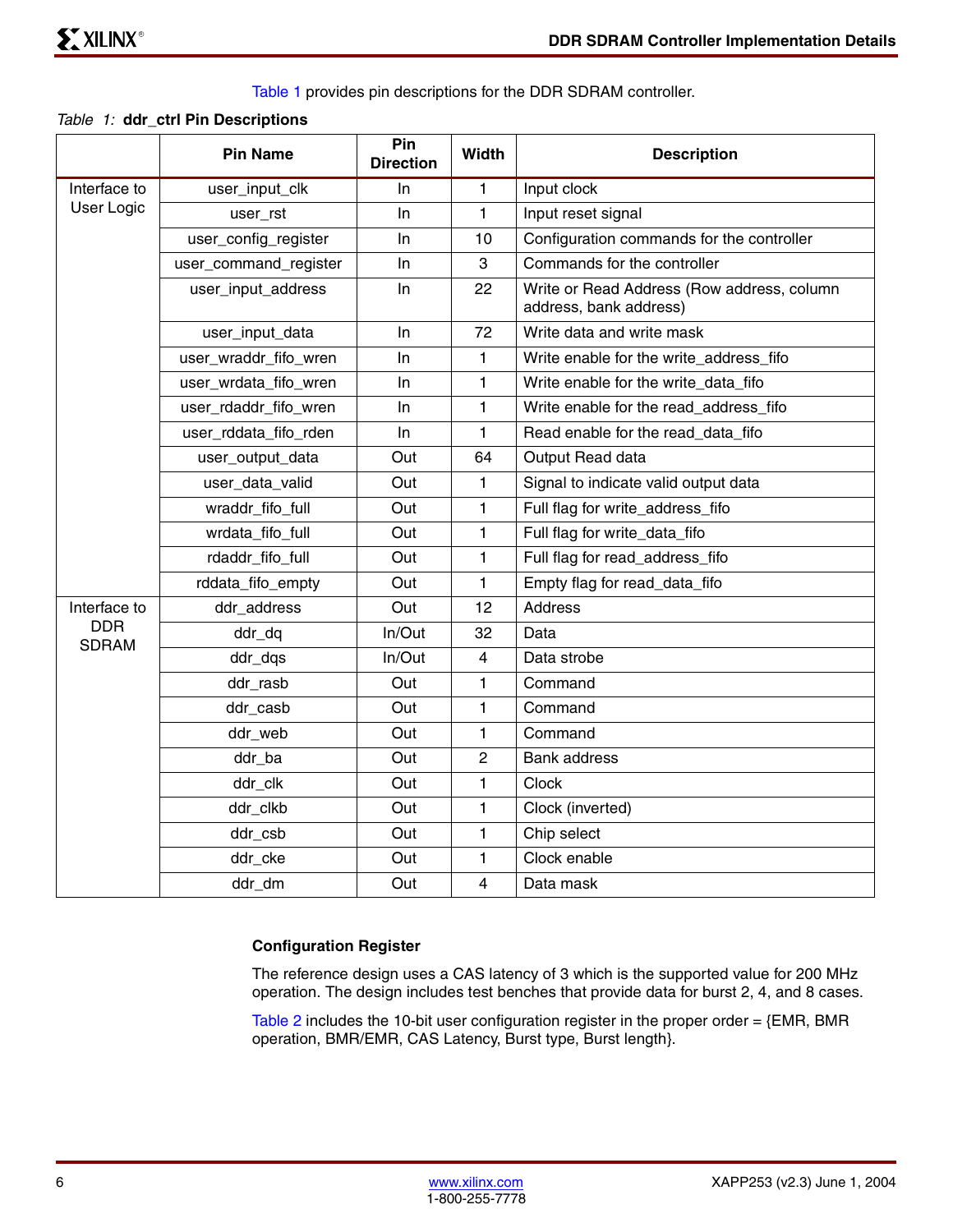| <b>Parameter Name</b> | Width | <b>Description</b>                                                                      |
|-----------------------|-------|-----------------------------------------------------------------------------------------|
| <b>EMR</b>            |       | <b>Extended Mode Register</b><br>0 - Enable DLL<br>1 - Disable DLL                      |
| <b>BMR</b> Operation  |       | <b>Base Mode Register</b><br>0 - Normal BMR operation<br>1 - Normal operation/Reset DLL |
| <b>BMR/EMR</b>        | 1     | $0 - MR$<br>$1 - EMR$                                                                   |
| <b>CAS Latency</b>    | 3     | $010 - 2$<br>$011 - 3$<br>$100 - 4$<br>Others - Reserved                                |
| <b>Burst Type</b>     | 1     | $0 -$ Sequential<br>$1$ – Interleaved                                                   |
| <b>Burst Length</b>   | 3     | $001 - 2$<br>$010 - 4$<br>$011 - 8$<br>$111 - Full$<br>Others - Reserved                |

*Table 2:* **User Configuration Register Definition**

#### **Command Register**

[Table 3](#page-6-0) shows the command register definitions.

<span id="page-6-0"></span>

| Command       | <b>Description</b>     |
|---------------|------------------------|
| 101           | Load Mode              |
| 111           | <b>Burst Terminate</b> |
| <b>Others</b> | NOP                    |

The controller assumes that the burst lengths used during the Initialization sequence do not change during the controller operation. Hence, if the user needs to change the burst lengths or CAS latencies, a load mode command needs to be issued.

BURST TERMINATE command is to terminate a READ burst. READ and WRITE bursts are done based on the states of the FIFOs and, hence, the commands are not issued through the command register.

#### **Memory Initialization**

The memory must be powered up and initialized in a predefined manner. The initialization sequence is handled by the controller, as follows:

- 1. After all power supply and reference voltages are stable and the clock is stable, the DDR SDRAM requires a 200 µs delay prior to applying an executable command.
- 2. Once the 200  $\mu$ s delay has passed, the initialization sequence begins:
	- a. A DESELECT or NOP command is applied and CKE is set High.
	- b. A PRECHARGE ALL command is applied.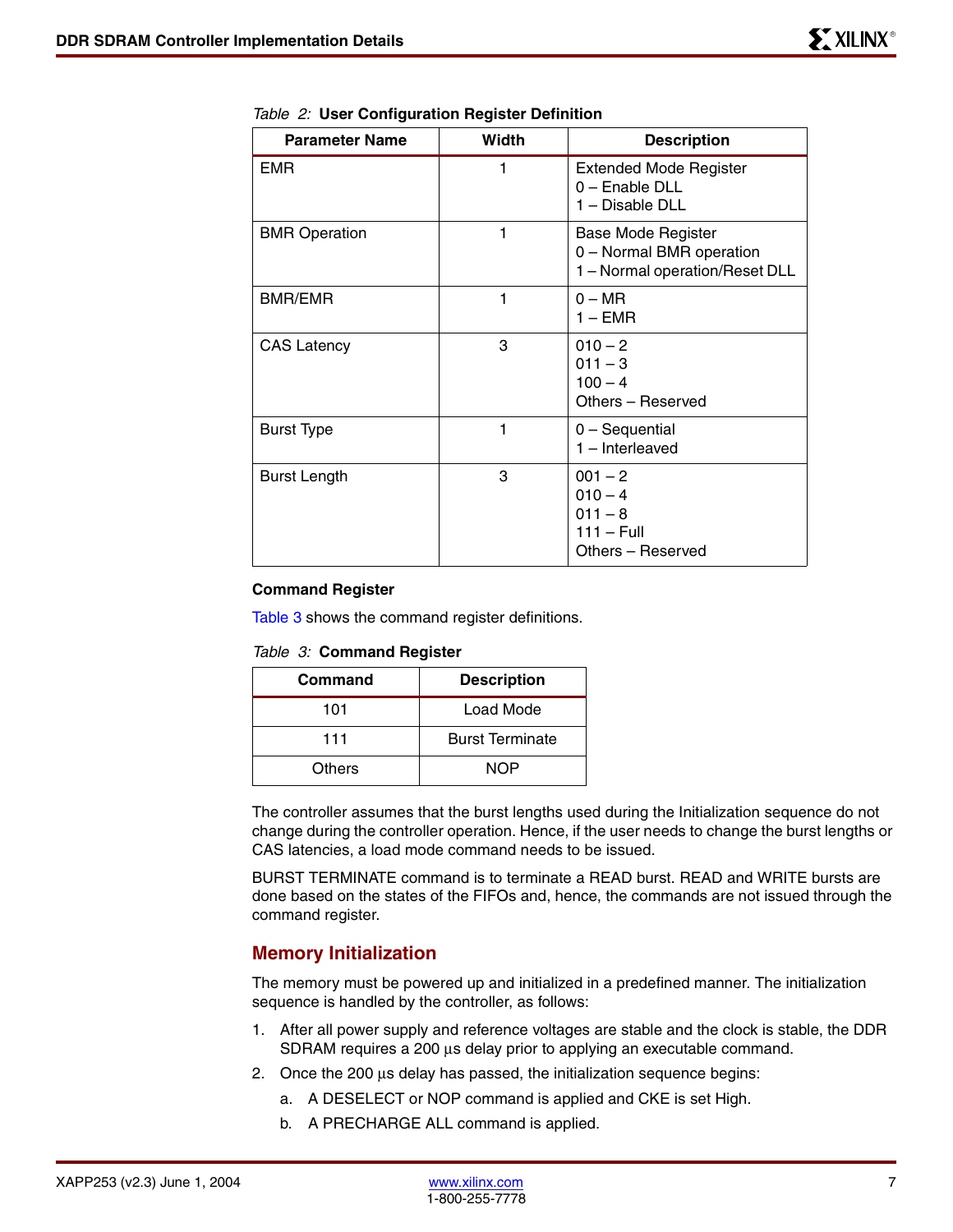- c. A LOAD MODE REGISTER command is issued for the extended mode register  $(BA1 = 0$  and  $BA0 = 1)$  to enable the DLL.
- d. Another LOAD MODE REGISTER command is issued to the mode register (BA0 and BA1, both 0) to reset the DLL and to program the operating parameters.
- e. A PRECHARGE ALL command is applied, placing the device in an all-banks-idle state.
- f. Once in the IDLE state, two AUTO REFRESH cycles are performed.

Additionally, a LOAD MODE REGISTER command is recommended for the mode register with the deactivated reset DLL bit. This command can be given at any time after issuing the LOAD MODE REGISTER command to reset the DLL.

Two hundred clock cycles are required between the DLL reset and any Read command. This needs to be handled by the user interface before sending any Read command to the controller. After meeting these requirements, the DDR SDRAM is ready for normal operation.

[Figure 2](#page-7-0) illustrates the DDR SDRAM controller state machine.



<span id="page-7-0"></span>*Figure 2:* **DDR SDRAM Controller State Machine**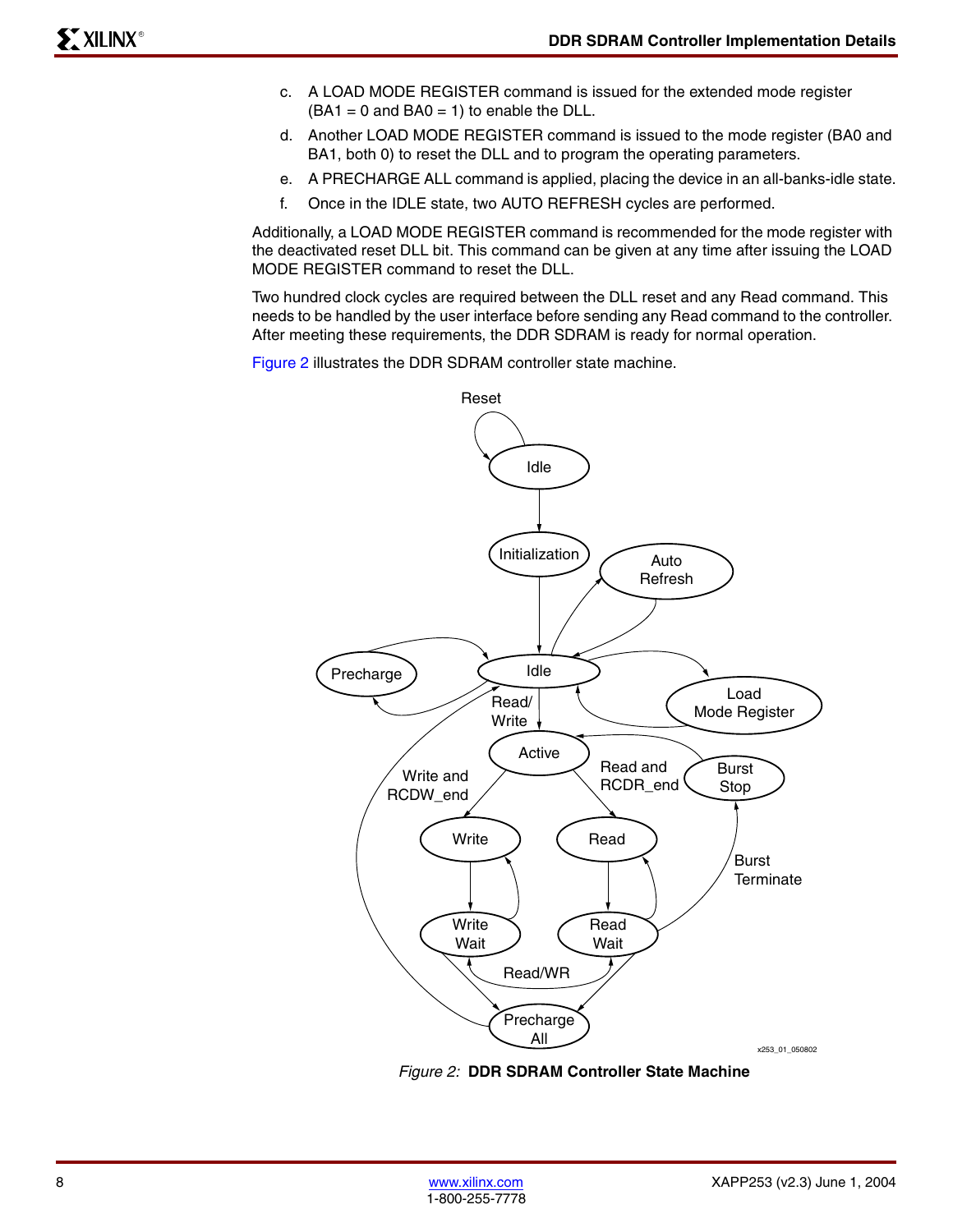#### **Memory Accesses**

To open a row in a specified bank, an ACTIVE command needs to be given after the LOAD MODE REGISTER command. The ACTIVE command selects both the bank and the row to be activated. After a row is opened with an ACTIVE command, a Read or Write command can be issued to that row, subject to the  $t_{RCD}$  specification. A subsequent ACTIVE command to a different row in the same bank can be issued only after the previous active row has been closed (precharged).

#### **AUTO REFRESH Counter**

The memory requires AUTO REFRESH cycles at an average interval of 15.6 µs. A clock divided from the system clock of 200 MHz is used in a counter to generate the AUTO REFRESH cycles. The AUTO REFRESH commands are generated when the controller state machine is in the IDLE state.

The AUTO REFRESH controller circuitry generates an AUTO REFRESH flag when it is time to generate an AUTO REFRESH command after 15.6 µs. When the AUTO REFRESH flag is High, any pending Read/Write state is not interrupted. After the state machine enters the IDLE state, the AUTO REFRESH command is executed and the AUTO REFRESH flag is set Low.

#### **Controller Write Operation**

- 1. The controller detects a write operation by detecting the write address FIFO being nonempty
- 2. The controller compares the input row and bank address to the active row and bank address to make sure there is no address conflict. If there is a conflict, the controller closes the bank by issuing a PRECHARGE command followed by an ACTIVE and FIIRST\_WRITE commands.
- 3. The controller then asserts the read enable signal to the Write Data FIFO. Data from the FIFO is then registered on the WCLK domain and in the DDR IOB registers and then written into the memory. The corresponding write commands are also issued to the memory by the controller.
- 4. Steps 1 through 3 are continued until the write FIFOs are empty.
- 5. The controller can detect write requests in the IDLE, Write burst, or READ\_WAIT states.
- 6. After the write burst is completed, the controller stays in the WRITE\_WAIT state for WAIT\_CYCLES, which is the number of wait cycles after the last write command has been issued. This can be modified to a desirable number of cycles. Once the WAIT\_CYCLES number of cycles has passed with no new incoming write requests, the controller closes the bank and moves to the IDLE state. Any pending AUTO REFRESH requests detected by the AUTO\_REF command will then be issued.

See Figure 3, Figure 4, and [Figure 5](#page-9-0).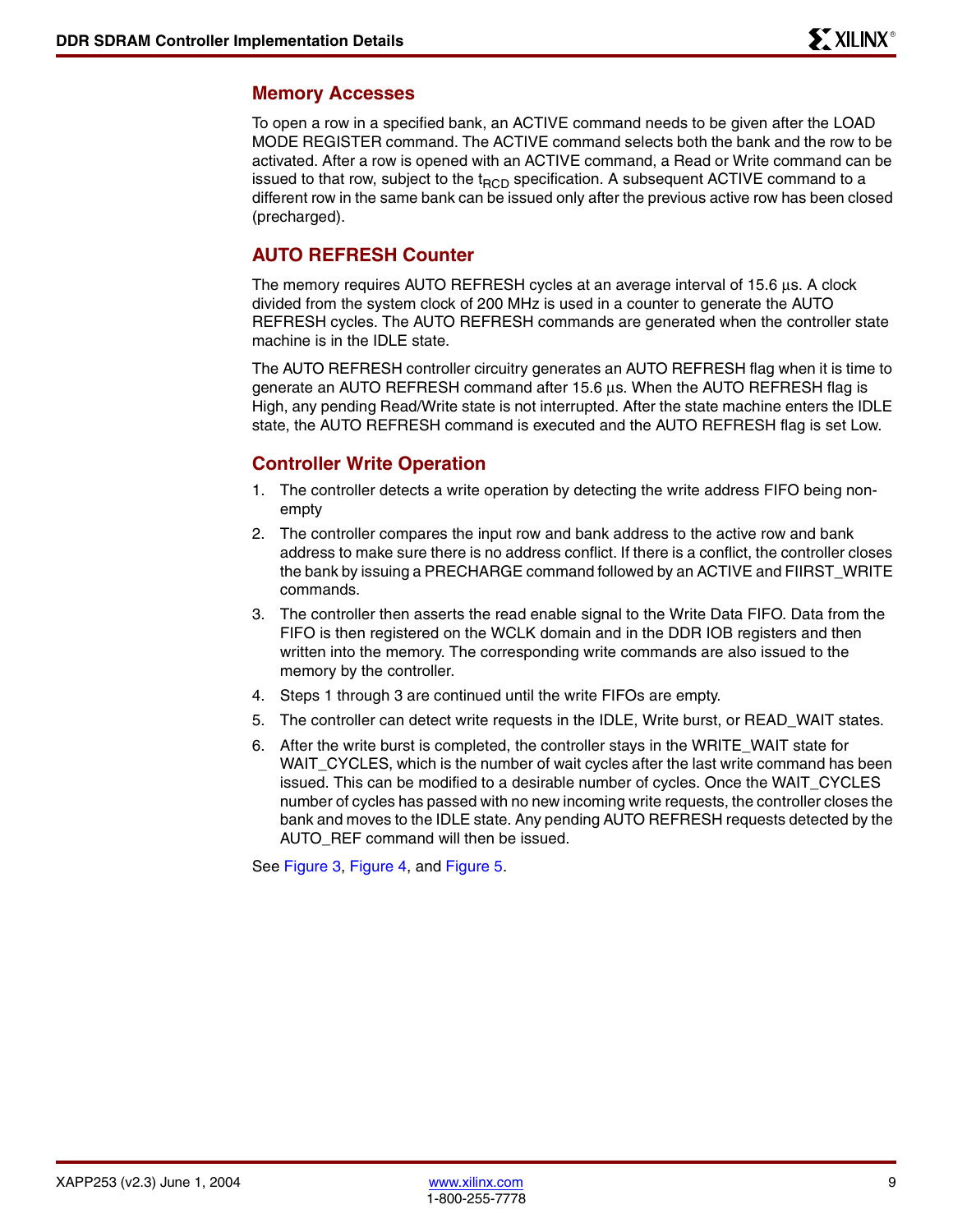| DE …_controller/ddr_clk             |             |                  |  |       |                |             |             |            |       |      |        |  |  |
|-------------------------------------|-------------|------------------|--|-------|----------------|-------------|-------------|------------|-------|------|--------|--|--|
| controller/ddr_clkb                 | 10          |                  |  |       |                |             |             |            |       |      |        |  |  |
| roller/ddr_dqs_fpga                 | ZZZZ        |                  |  |       |                |             |             | (0000      |       |      |        |  |  |
| ller/ddr_dqs_sdram_                 | ZZZZ        |                  |  |       |                |             |             | (0000      |       |      |        |  |  |
| _controller/ddr_dq                  | 77777777    |                  |  |       |                |             |             |            |       |      |        |  |  |
|                                     |             |                  |  |       |                |             |             |            |       |      |        |  |  |
| <b>F</b> _controller/ddr_csb        | 10          |                  |  |       |                |             |             |            |       |      |        |  |  |
| Controller/ddr_rasb                 |             |                  |  |       |                |             |             |            |       |      |        |  |  |
| controller/ddr_casb                 |             |                  |  |       |                |             |             |            |       |      |        |  |  |
| controller/ddr_web                  |             |                  |  |       |                |             |             |            |       |      |        |  |  |
| _controller/ddr_dm                  | <b>ZZZZ</b> |                  |  |       |                |             |             |            | ത്ത   |      |        |  |  |
| _controller/ddr_ba                  | <b>IOO</b>  | Гσο              |  | (10 T | ΪΟΟ            |             | 10          |            |       |      | ΪOΟ    |  |  |
| troller/ddr_address_                | 000         | $\overline{000}$ |  | ЮEО   | toool          |             |             | 1008       | iotol | 1018 | , ioon |  |  |
| troller/ddr_address                 | 1000        | $\sim$           |  | ŒŪ    | toool          |             |             | 1008       | iotol | 1018 | , ioon |  |  |
| $\Box$ 1/inst_1/next_state          | burst write | <b>idle</b>      |  |       | , Xburst write |             | (write wait |            |       |      |        |  |  |
| ■■ 1/inst_1/current_st burst_write  |             | <b>Motel</b>     |  |       |                | burst write |             | write wait |       |      |        |  |  |
| <mark>∎</mark> …controller/data_val |             |                  |  |       |                |             |             |            |       |      |        |  |  |

*Figure 3:* **Consecutive Burst Writes on a Burst Length of 2**



*Figure 4:* **Consecutive Burst Writes on a Burst Length of 4**



<span id="page-9-0"></span>*Figure 5:* **Consecutive Burst Writes on a Burst Length of 8**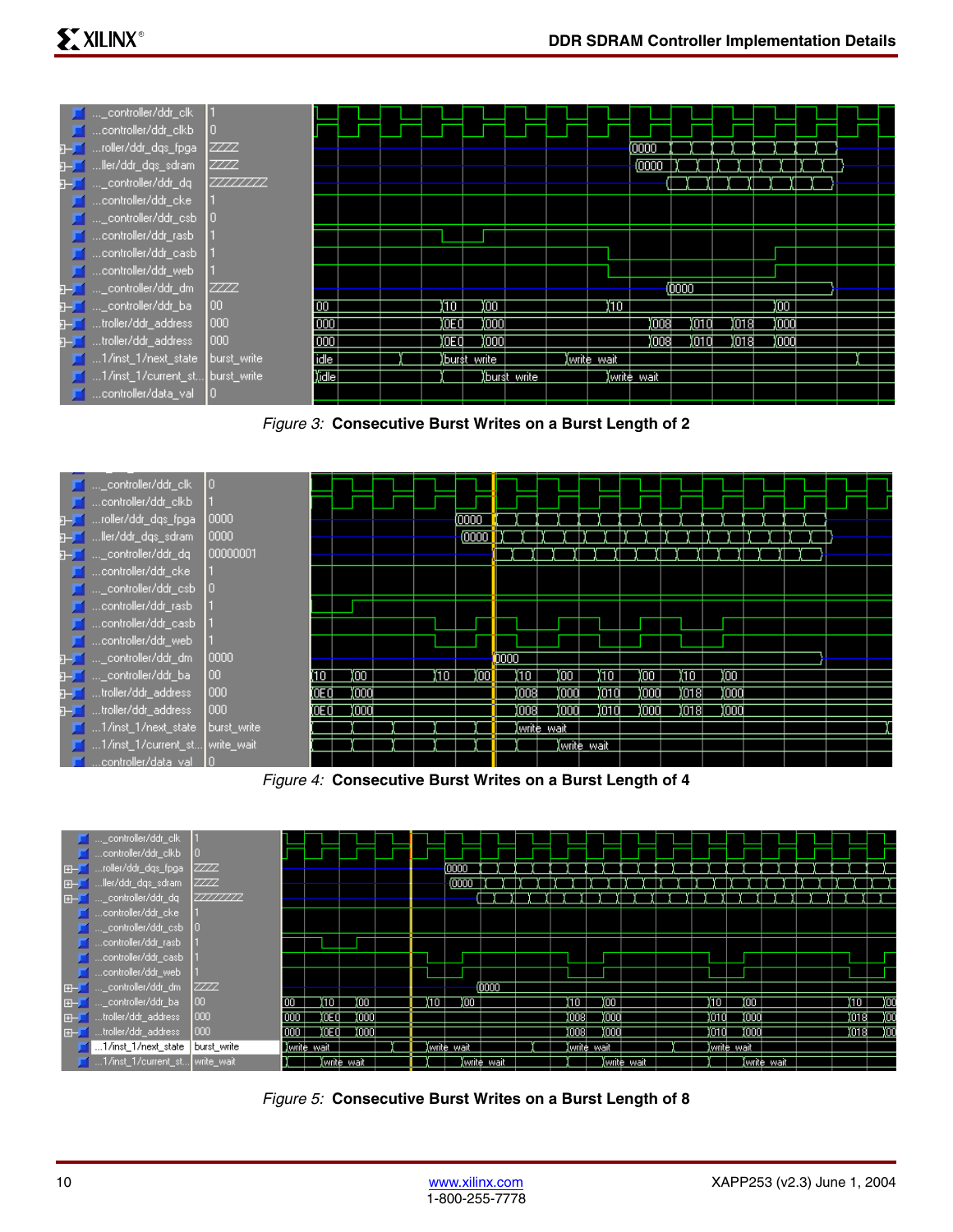# **Controller READ Operation**

- 1. The controller detects an incoming read request by detecting the read address FIFO being non-empty.
- 2. The controller compares the input row and bank address to the active row and bank address to make sure there is no address conflict. If there is a conflict, the controller closes the bank by issuing a PRECHARGE command followed by an ACTIVE and FIRST\_READ commands.
- 3. The controller can detect read requests from the IDLE or READ\_WAIT state or in the WRITE\_WAIT states.
- 4. The corresponding READ commands are issued to the memory by the controller.
- 5. Steps 1 through 4 are continued until the read address FIFO is empty.
- 6. After the read burst is completed, the controller stays in the READ\_WAIT state for WAIT CYCLES, which is the number of wait cycles after the last read command has been issued. This can be modified to a desirable number of cycles. After the WAIT\_CYCLES number of cycles has passed with no new incoming read requests, the controller closes the bank and moves to the IDLE state. Any pending AUTO REFRESH requests detected by the AUTO\_REF command will then be issued.

#### See Figure 6, Figure 7, and [Figure 8](#page-11-0).



*Figure 6:* **Reads of Burst Lengths 2**



*Figure 7:* **Reads of Burst Lengths 4**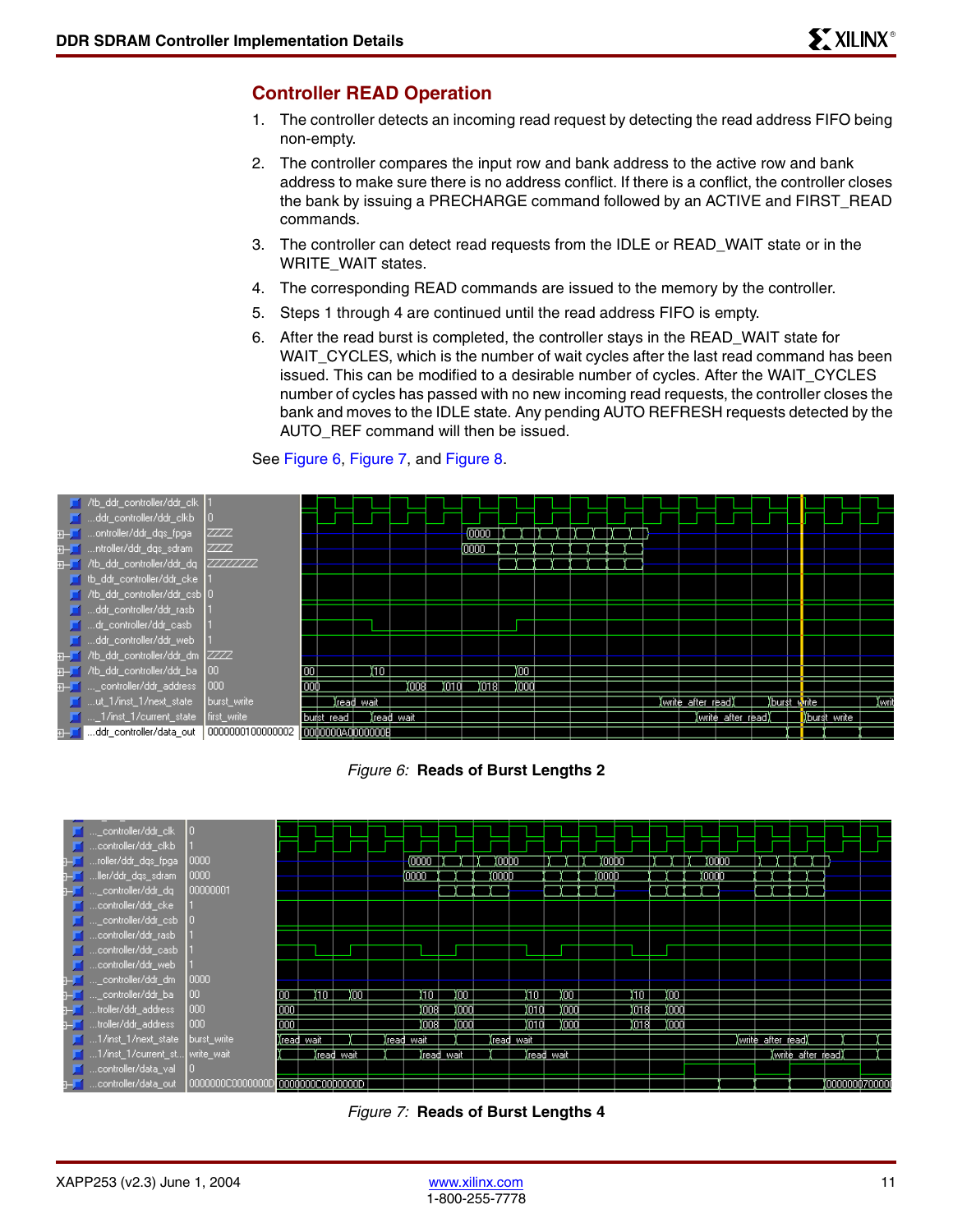| ■ <sub>…</sub> _controller/ddr_clk<br><b>F</b> controller/ddr_clkb<br>roller/ddr_dqs_fpga<br>ller/ddr_dqs_sdram_ | 10<br><b>ZZZZ</b><br><b>ZZZZ</b> |           |                  |     |            | (0000<br>(0000 |       |       | 10000<br>(000) |            |       |       | (0000<br>10000 |            |      |       |
|------------------------------------------------------------------------------------------------------------------|----------------------------------|-----------|------------------|-----|------------|----------------|-------|-------|----------------|------------|-------|-------|----------------|------------|------|-------|
| controller/ddr_dq                                                                                                | 77777777                         |           |                  |     |            |                |       |       |                |            |       |       |                |            |      |       |
| $\Box$ controller/ddr_cke                                                                                        |                                  |           |                  |     |            |                |       |       |                |            |       |       |                |            |      |       |
| $\Box$ _controller/ddr_csb $\Box$                                                                                |                                  |           |                  |     |            |                |       |       |                |            |       |       |                |            |      |       |
| $\Box$ controller/ddr_rasb                                                                                       |                                  |           |                  |     |            |                |       |       |                |            |       |       |                |            |      |       |
| $\Box$ controller/ddr_casb                                                                                       |                                  |           |                  |     |            |                |       |       |                |            |       |       |                |            |      |       |
| <b>T</b> controller/ddr_web                                                                                      |                                  |           |                  |     |            |                |       |       |                |            |       |       |                |            |      |       |
| state that is a controller/ddr_dm                                                                                | <b>ZZZZ</b>                      |           |                  |     |            |                |       |       |                |            |       |       |                |            |      |       |
| <mark>f</mark> …_controller/ddr_ba                                                                               | 100                              |           | 10.              | Yσσ |            |                | Ϊπ    | Yoo   |                |            | ित र  | ΪOΟ   |                |            | រាចា | χoο   |
| troller/ddr_address_                                                                                             | 1000                             |           |                  |     |            |                | 10081 | 1,000 |                |            | Χοτοί | 1,000 |                |            | 018) | 1,000 |
| a— <mark>m</mark> …troller/ddr_address                                                                           | 1000                             |           |                  |     |            |                | 10081 | 1000  |                |            | Yotal | 1000  |                |            | )ота | 1,000 |
| 1/inst_1/next_state   read_wait                                                                                  |                                  |           |                  |     | Iread wait |                |       |       | (read wait     |            |       |       | Iread wait     |            |      |       |
| 1/inst_1/current_st read_wait                                                                                    |                                  | read wait |                  |     |            | (read wait     |       |       |                | (read wait |       |       |                | Xread wait |      |       |
| controller/data_val                                                                                              | ١O                               |           |                  |     |            |                |       |       |                |            |       |       |                |            |      |       |
| controller/data_out                                                                                              | 000000100000001                  |           | 0000001000000011 |     |            |                |       |       |                |            |       |       |                |            |      |       |

#### *Figure 8:* **Reads of Burst Lengths 8**

### <span id="page-11-0"></span>**Priority Between Read and Write Requests**

The controller implementation provided in this application note does not support providing priority between read and write requests. It is optimized for an implementation which provides continuous write bursts followed by read bursts or vice versa. Care has been taken to provide a generic state machine that is optimal for all the burst lengths. The read/write state machines can be modified for better performance for a known backend interface.

# **Clocking Methodology**

This section describes the clocking methodology implemented in this design. The first DCM generates CLK0 and CLK90. CLK0 directly follows the user-supplied input clock. This DCM also supplies the CLKDV output, which is the input clock divided by 16 used for the AUTO REFRESH counter. [Figure 9](#page-12-0) is the DCM implementation.

The second DCM in the controller block (DCM2\_RECAPTURE) generates a phase-shifted version of the user input clock. It is used to recapture data from the DQS clock domain during a memory Read. Data recaptured in the rclk domain is then transferred to the system clock domain. The phase-shift value is specific to the system and must be programmed accordingly.

When adequate DCM resources are available, a third DCM can be used for better timing margins.The third (optional) DCM is explained in further detail in [I/O Timing Analysis](#page-16-0). This DCM is used to generate WCLK, a phase shifted version of the system clock. WCLK is used to clock data at the DDR IOB registers during a Write.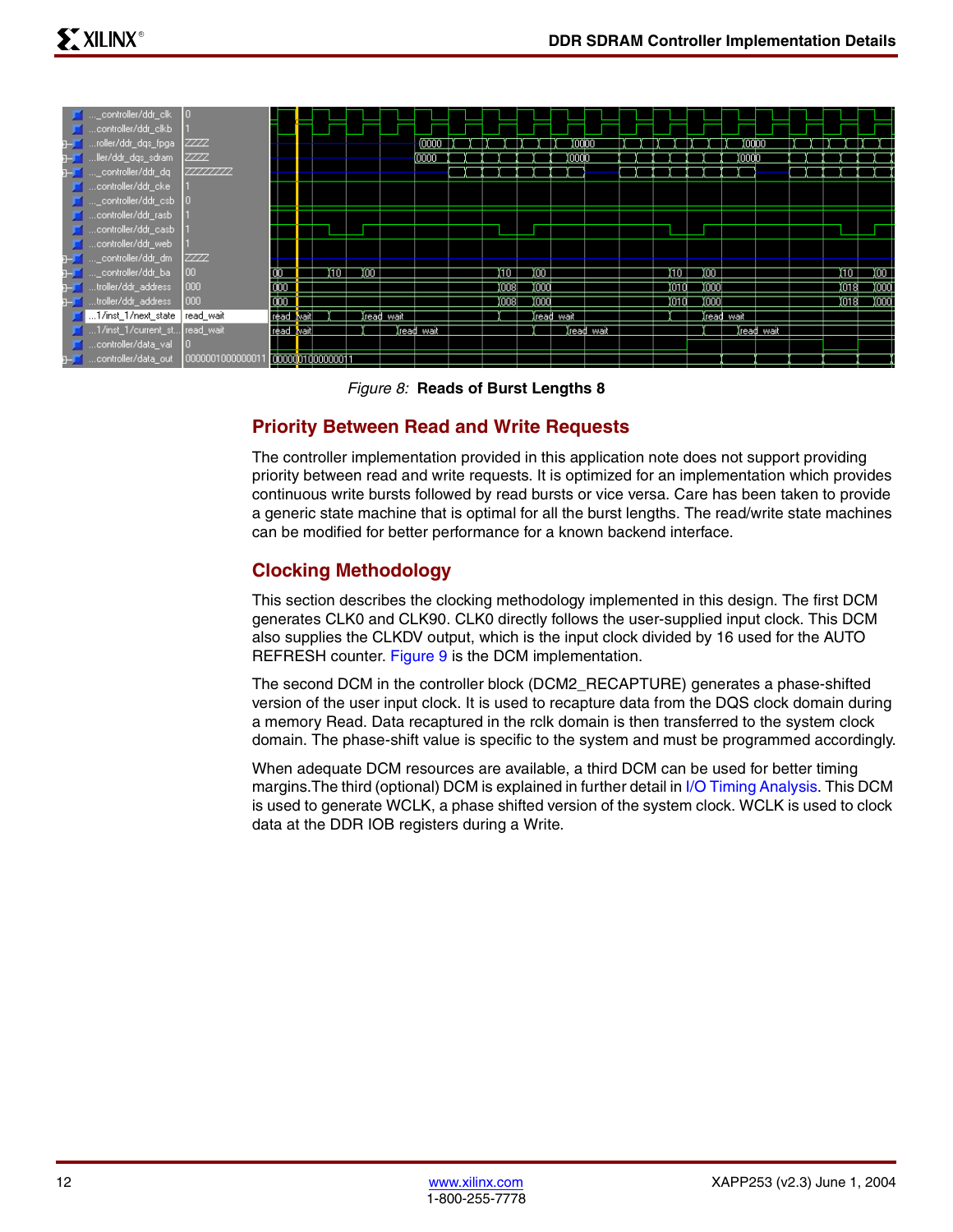

*Figure 9:* **DCM Implementation**

### <span id="page-12-0"></span>**Data Path**

Virtex-II devices have I/O blocks (IOBs) that can be used for DDR functions. To minimize clock-to-out delays, the reference design allows both inputs and outputs to the DDR SDRAM interface to be registered within the IOBs.

Figure 10 provides a representation of IOBs available in Virtex-II devices and shows how an IOB is used in case of a bidirectional data (DQ) signal, where the DDR IOB needs to handle both input and output signals.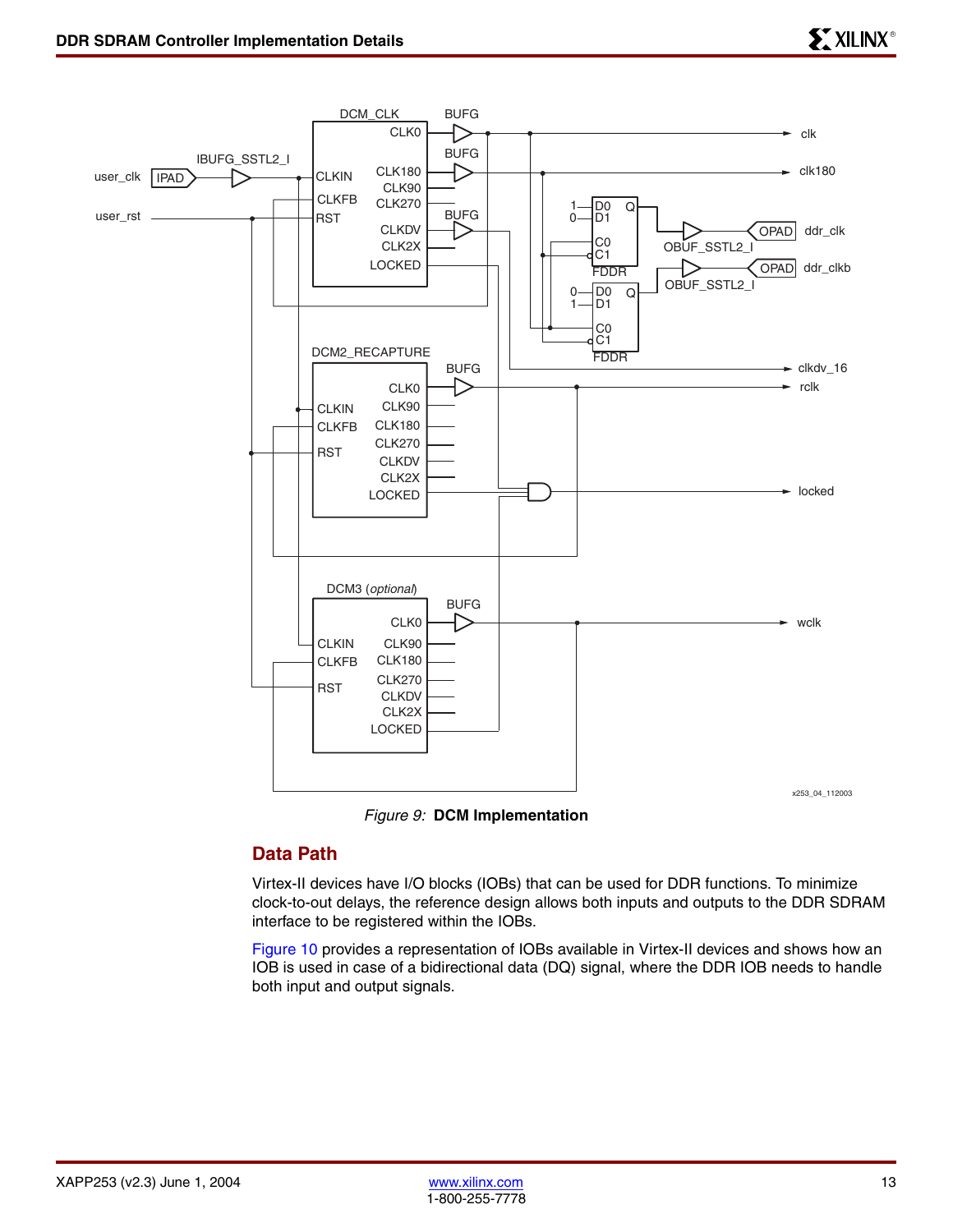

Figure 11 illustrates the controller's Data path. For all input signals, an SRL label is used to indicate multiple pipeline stages. These pipeline stages are used to align the data and the DQS signal with the DDR SDRAM control signals. Figure 11 also clearly shows the portion of the Data path implemented in the IOBs.



*Figure 11:* **DDR SDRAM Controller Data Path**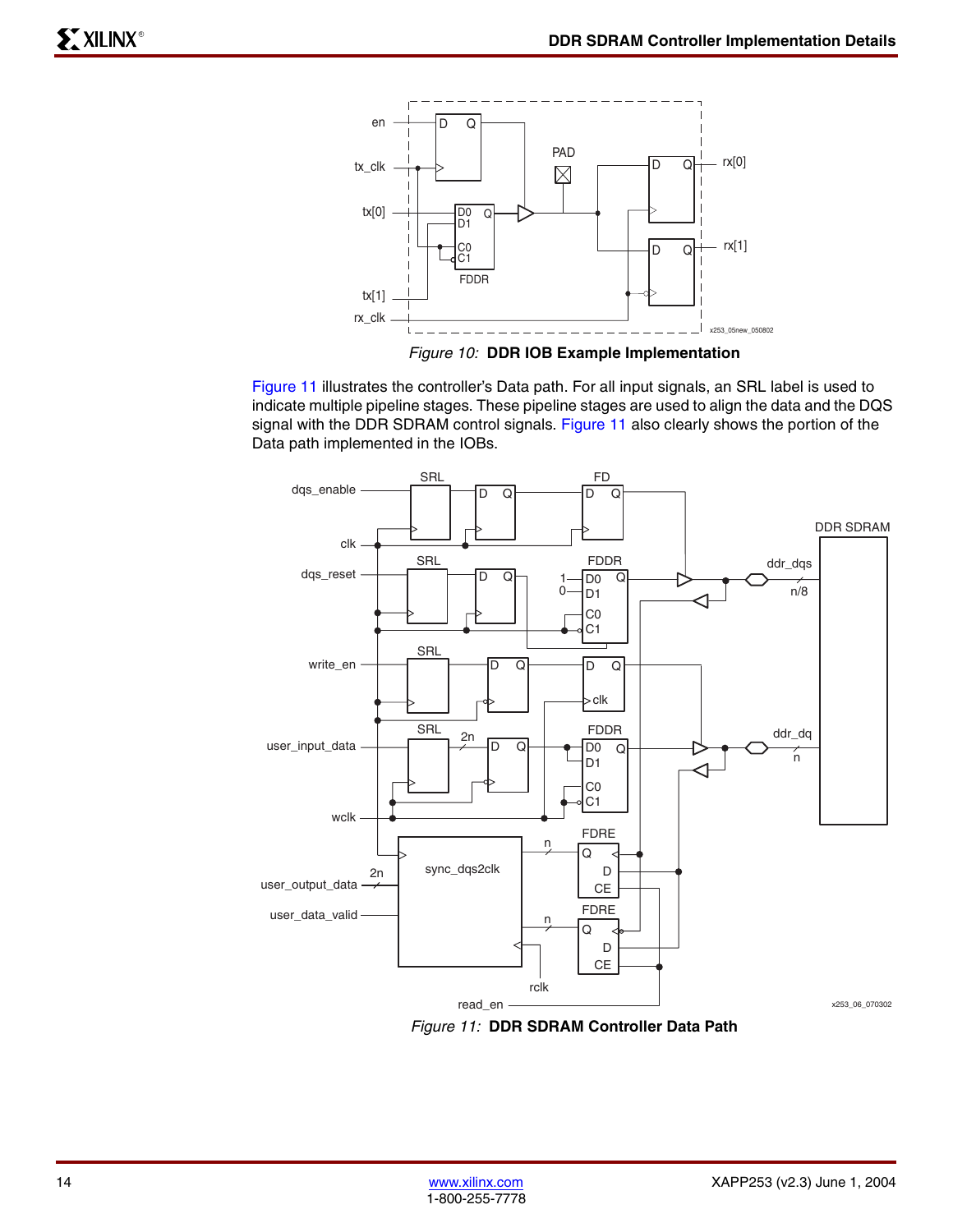#### **Write Data Path**

During a memory Write, the controller must make sure the Data Strobe (DQS) is center aligned with the data at the pins of the DDR SDRAM device. The memory device requires the DQS and CLK to be approximately phase-aligned, although specification allows skew. In order to minimize this skew, both CLK and DQS are forwarded through the DDR IOB flip-flops.

The controller block generates the dqs\_enable and the dqs\_reset signal required at the IOB flip-flops for generating the DQS signal during a Write cycle. The dgs enable signal controls the 3-state output while the dqs\_reset holds the DQS flip flop in reset. The dqs\_reset helps to meet the Write preamble timing required by the memory. The dgs reset is released after a clock cycle and the DDR flip flops clocked by CLK generate the DQS to the memory.

The write en signal generated by the controller block controls the 3-state output of the data path. The write timing analysis discusses both cases when data is generated at the DDR IOB registers by CLK (similar to DQS) and when data is generated by using WCLK to offer more margin. WCLK is a phase shifted version of CLK. The first case depends on the trace difference required between the DQS and DQ signals (from the Read timing analysis) to position the DQS inside the Data window at the memory. To improve available margin, the design looks at using an additional DCM to generate WCLK. WCLK is used to position DQS in the center of the data window at the memory.

#### **Read Data Path**

During Read cycles, the memory provides DQS edge aligned with the Data to the controller. This designs uses DQS to capture data provided by the memory. The DQS is distributed on local dedicated clocking resources to clock the Data in the DDR IOBs. Because DQS is strobing in nature, data captured on the DQS domain needs to be recaptured.

#### **Data Recapture**

In order to recapture data, a relationship between the DQS domain and the system clock domain must be found. The reference design uses a phase shifted version of the system clock (rclk) to recapture data from the DQS domain. This is explained in the [Read Recapture Timing](#page-20-0)  [Analysis](#page-20-0) section.

Data in the DQS domain is written into an asynchronous FIFO built using LUT RAMs. The phase shifted clock, rclk is used to write the data into the FIFO. The data is then read using the system clock (CLK) to convert the data into the system clock domain. Since the recapture clock is asynchronous to the internal system clock, all transfers between clock domains are double registered to remove any setup, hold, or metastability issues.

### <span id="page-14-0"></span>**Pinout Details for Using Local Clock Distribution**

Virtex-II devices contain local clock distribution networks along the left and right edges of the device. These networks allow a signal to enter an IOB and connect to a low-skew routing resource that connects directly to a fixed number of IOBs.

As described in [Figure 12,](#page-15-0) each I/O tile contains four IOBs that share a switch-matrix. IOB PAD3 is the top IOB in a I/O tile. In order for the DQS to access a local low-skew clock line, DQS must be placed on the top IOB, PAD3 in the I/O tile. If IOB PAD3 is not available in a tile, or is unbonded, then it cannot be used to place the DQS signal.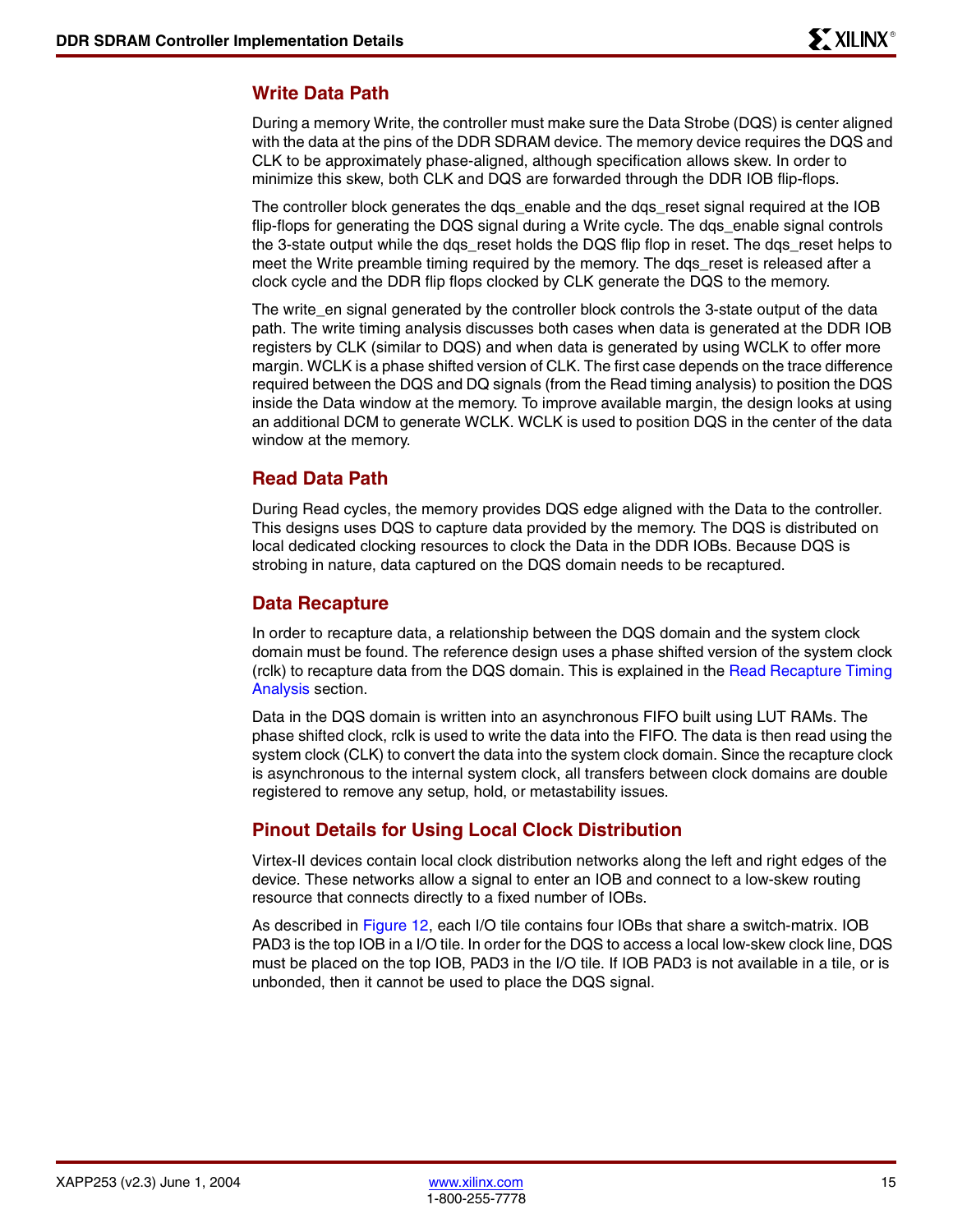

*Figure 12:* **Virtex-II Input/Output Tile**

<span id="page-15-0"></span>Placing the DQS signal in PAD3 gives access to a local clock line which is a HEX line spanning five rows above the chosen I/O tile and six rows below the chosen I/O tile. The data (DQ) pads should be placed in the bonded IOBs available within these specific rows.

The [Figure 13](#page-15-1) shows a sample image from the FPGA editor showing the DQS pad driving the DQ pads located five rows above as well as six rows below.



<span id="page-15-1"></span>*Figure 13:* **Read Recapture**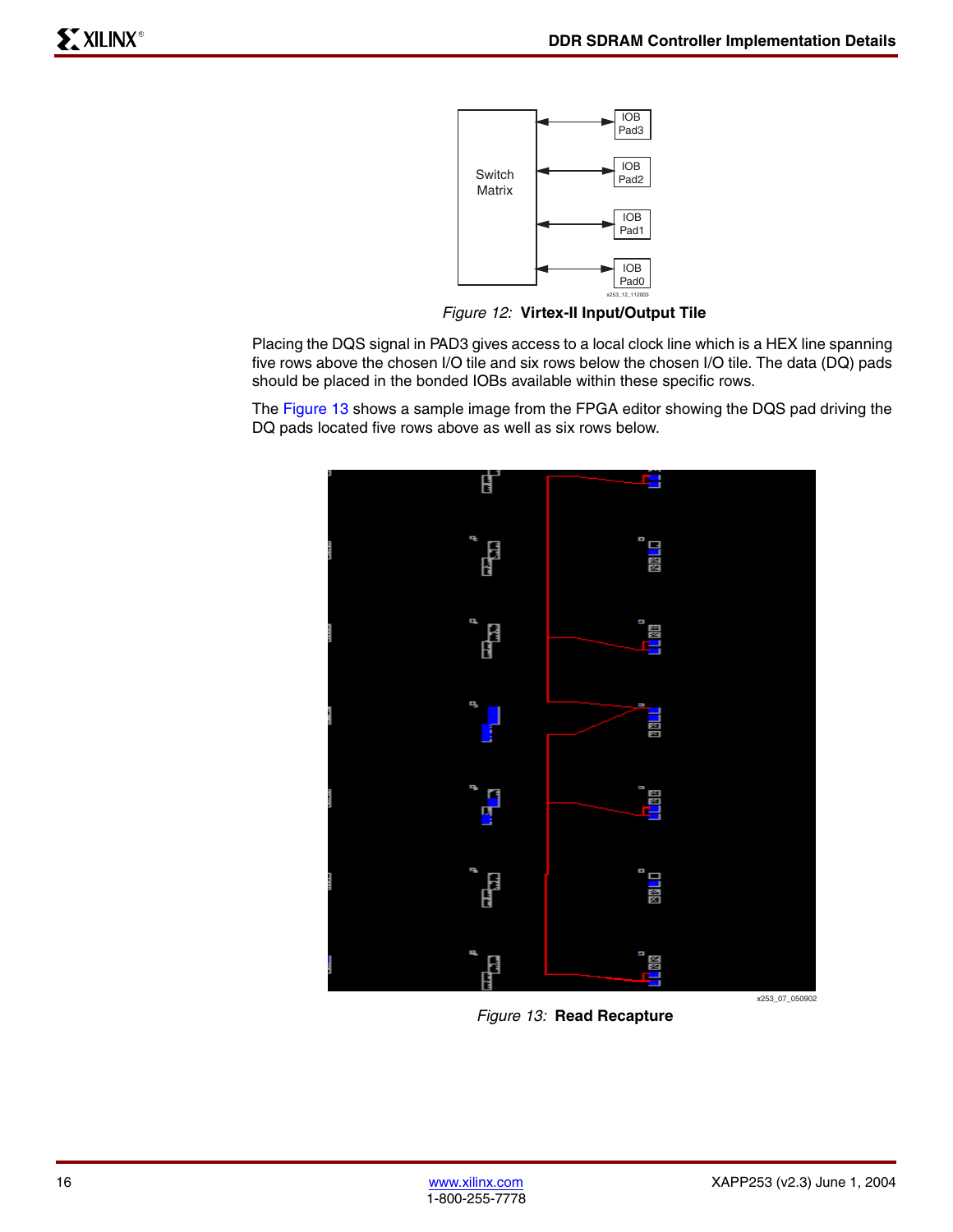# <span id="page-16-0"></span>**I/O Timing Analysis**

This section includes a detailed timing analysis of the reference design. The analysis uses a XC2V3000-5 device and a -5 speed grade Micron DDR SDRAM device. The parameters used for the analysis are shown in [Table 4](#page-16-1) and [Table 5](#page-16-2). The Virtex-II values are from the source synchronous section of the Virtex-II data sheet.

<span id="page-16-1"></span>

| Table 4: Timing Parameters for an XC2V3000-5 FF1152 |
|-----------------------------------------------------|
|-----------------------------------------------------|

| <b>Description</b>                    | Symbol                     | Min     | Max  | <b>Units</b> |
|---------------------------------------|----------------------------|---------|------|--------------|
| Input setup time, no delay<br>(SSTL2) | TIOPICK                    | 1.34    |      | ns           |
| Input hold time, no delay<br>(SSTL2)  | T <sub>IOICKP</sub>        | $-0.81$ |      | ns           |
| Global clock and off with DCM         | <b>TICKOFDCM</b>           |         | 2.50 | ns           |
| Package Skew                          | T <sub>PKGSKEW</sub>       |         | 115  | ps           |
| Clock tree skew                       | <b>T<sub>CLKSKEW</sub></b> |         | 100  | ps           |
| Duty cycle precision<br>(DLL outputs) | CLKOUT DUTY CYCLE DLL      |         | ±150 | ps           |
| Clock synthesis period jitter         | CLKOUT PER JITT 0          |         | ±100 | ps           |
|                                       | CLKOUT PER JITT 90         |         | ±150 | ps           |

<span id="page-16-2"></span>

|  |  |  | Table 5: Timing Parameters for a DDR SDRAM device (Micron MT46V4M32-5) |  |
|--|--|--|------------------------------------------------------------------------|--|
|  |  |  |                                                                        |  |

| <b>Description</b>              | Symbol             | Min                               | Max     | <b>Units</b> |
|---------------------------------|--------------------|-----------------------------------|---------|--------------|
| Clock cycle time                | $t_{CK}$           | 5                                 | 10      | ns           |
| CK high-level width             | $t_{CH}$           | 0.45                              | 0.55    | $t_{CK}$     |
| CK low-level width              | $t_{CL}$           | 0.45                              | 0.55    | $t_{CK}$     |
| Data input setup time from DQS  | t <sub>DS</sub>    | 0.5                               |         | ns           |
| Data input hold time from DQS   | $t_{\text{DH}}$    | 0.5                               |         | ns           |
| Data output skew from DQS       | t <sub>DQSQ</sub>  |                                   | 0.5     | ns           |
| Access window of DQS from CK/CK | <sup>t</sup> DQSCK | $-0.75$                           | $+0.75$ |              |
| Half clock period               | $t_{HP}$           | $t_{\text{CH}}$ , $t_{\text{CL}}$ |         | ns           |
| DQ-DQS hold                     | $t_{QH}$           | $t_{HP}$ – 0.45 ns                |         | ns           |
| Data valid window               |                    | $t_{\text{OH}} - t_{\text{DOSO}}$ |         | ns           |

# **Read Timing Analysis**

Since during a Read cycle the DQS and the DQ are edge-aligned, additional delay needs to be added on DQS to meet setup and hold timing requirements at the IOBs. This delay is achieved using both trace delay and route delay on the DQS through the HEX lines. The Read timing analysis derives the difference in trace delay between DQS and DQ.

[Figure 14](#page-17-0) shows the timing relationships of DQ to DQS at the pins of the DDR SDRAM device, at the pins of the FPGA, and at the IOB flip-flops. The trace delay of the DQ lines is referenced as t<sub>DQ</sub> and the trace delay of the DQS lines is referenced as t<sub>DQS</sub>.

Once DQS arrives at the pins of the FPGA, it enters an IOB and is routed to eight data (DQ) IOBs. Therefore, the DQS internal FPGA delay is comprised of the delay through an SSTL2 pad plus routing delay to the DQ loads. This is represented in [Figure 14](#page-17-0) as t<sub>DOS</sub> INT DELAY.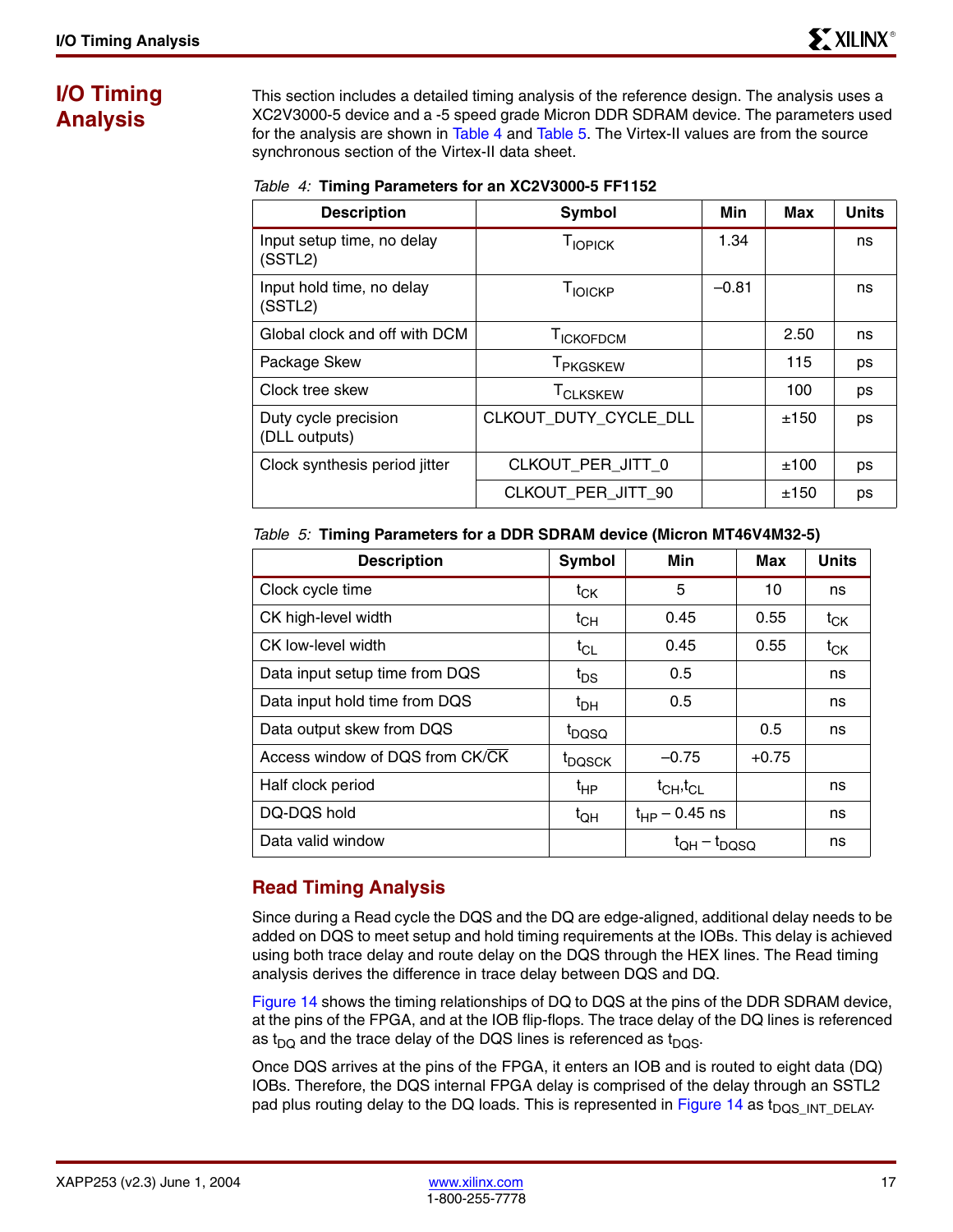The internal delay from the DQS IOB to the closest DQ IOB is  $t_{DQS\_INT\_DELAY}$  (MIN). The delay to the farthest DQ IOB is  $t_{DQS-NT-DELAY (MAX)}$ . [Table 6](#page-17-1) represents sample delays on the DQS internal route. The delay between the minimum and maximum route delay on DQS is called  $t_{DQS~INT~SKEW}$ . Because the data (DQ) signals are latched in the IOB, there is no route delay. Any internal data delay through an SSTL2 pad is taken care of in the setup/hold requirements at the DDR IOBs  $(t_{\text{IOPICK}}/t_{\text{IOICKP}})$ .

The worst case setup occurs when using the maximum data (DQ) delay and minimum clock (DQS) delay. Similarly, the worst case hold occurs when using the maximum clock (DQS) delay and minimum data (DQ) delay. As shown in [Figure 14](#page-17-0), the difference between  $t_{\text{SU}}$  and  $T_{\text{IOPICK}}$ is the slack on the setup.





<span id="page-17-1"></span><span id="page-17-0"></span>

|  |  |  |  |  | Table 6: DQ and DQS Internal Route Delay |  |  |
|--|--|--|--|--|------------------------------------------|--|--|
|--|--|--|--|--|------------------------------------------|--|--|

| <b>Description</b>                   | Symbol                                      | Min   | Max   | <b>Units</b> |
|--------------------------------------|---------------------------------------------|-------|-------|--------------|
| Input Package Delay                  | <sup>I</sup> DQ_INT_DELAY                   | 0.00  | 0.00  | ns           |
| Input Clock Delay                    | <sup>I</sup> IOPI_SSTL2                     |       | 1.18  | ns           |
| <b>DQS Internal Route Delay</b>      | t <sub>DQS_ROUTE_DELAY</sub> <sup>[1]</sup> | 363   | 376   | рs           |
| $t$ IOPI_SSTL2 + $t$ DQS_ROUTE_DELAY | t <sub>DQS_INT_DELAY</sub> [1]              | 1.543 | 1.556 | ns           |

**Notes:** 

1. These values are based on implementation results and hence the actual trace numbers need to be substituted.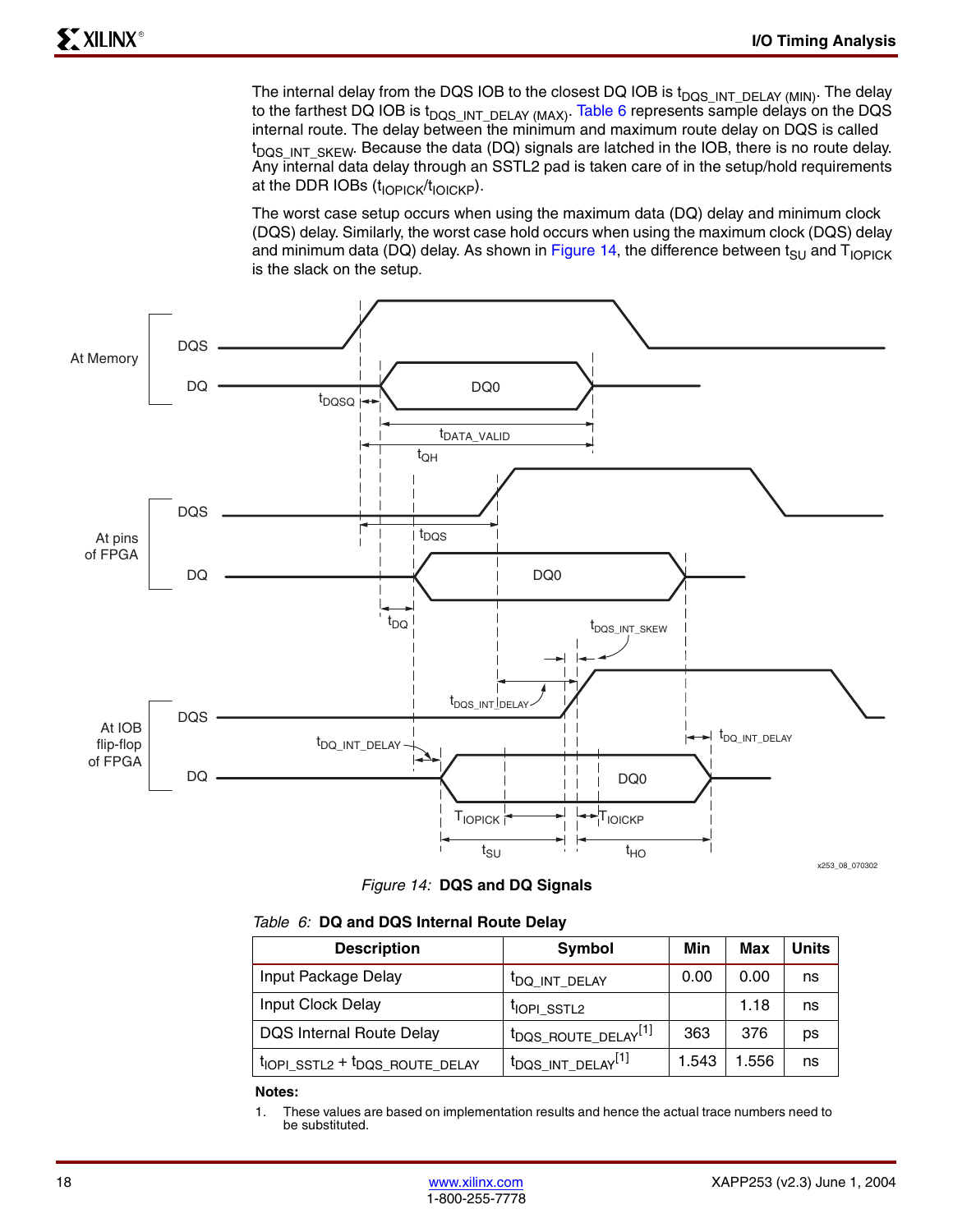Similarly the difference between  $t_{HO}$  and  $T_{IOICKP}$  is the slack on the Hold.

 $T_{HO} = t_{DQ +} t_{DATAVALID +} t_{DQSG +} t_{DQINT\_DELAYMIN)} - (t_{DQSG} + t_{DQSINTDELAYMAX})$  where  $t_{SU}$  = ( $t_{DQS}$  +  $t_{DQSINTDELAYMIN}$ ) – ( $t_{DQSQ}$  +  $t_{DQ}$  +  $t_{DQINTDELAY}$ ) >  $\overline{t}_{DPICK}$  $t_{DATAVALID}$  =  $t_{QH}$  –  $t_{DQSQ}$ 

The amount of delay needed between DQS and DQ traces is found by solving the two equations for t<sub>DOS</sub> – t<sub>DO</sub> where t<sub>DOS</sub> is the trace delay on DQS and t<sub>DO</sub> is the trace delay on DQ.

 $T_{\text{IOPICK}} - t_{\text{DQS\_INT\_DELAYMIN}} + (t_{\text{DQSG}} + t_{\text{DQINTDELAY}})$  $<$  t<sub>DQS</sub> – t<sub>DQ</sub>  $<$  – T<sub>IOICKP</sub> + t<sub>QH</sub> + t<sub>DQINTDELAY</sub> – t<sub>DQSINTDELAYMAX</sub>

Using the timing values in the Virtex-II data sheet:

 $1.38 - (1.543) + (0.5 + 0.0) < t_{DOS} - t_{DO}$  $\langle -(0.81) + (0.45 \times 5 - 0.5) + 0.0 - 1.556 \rangle$  $0.337 < t<sub>DOS</sub> - t<sub>DO</sub> < 1.004$  ns  $\rightarrow$  Equation 1

The minimum analysis uses the fact that minimum numbers are 40 percent of the maximum numbers while using local clocks. Equation 2:

(T<sub>IOPICK</sub> × PF) – (t<sub>DQSINTDELAYMIN</sub> × PF) + t<sub>DQSQ</sub> + (t<sub>DQINTDELAY</sub> × PF)  
\n
$$
< tDQS - tDQ < -TIOCKP × PF) + tQH + (tDQINTDELAY × PF) - (tDQSINTDELAYMAX × PF)\n1.38 × 0.4 – (1.543)0.4 + (0.5 + (0.00 × 0.4)) < tDQS – tDQ \n- (-0.81)0.4 + ((0.45 × 5) –0.5) + ((0.0 × 0.4) – (0.4 × 1.556))\n0.435 < tDQS – tDQ <1.45
$$
 → Equation 2

Combining equation 1 and 2, the range for  $t_{DOS} - t_{DO}$  becomes

 $0.435 < t_{DOS} - t_{DO} < 1.004$ 

A typical midpoint of 0.75 ns is chosen as the trace difference between  $t_{DQS} - t_{DQ}$ .

A sufficient data window is necessary to meet the setup and hold requirements at the FPGA and also take care of the package skew inside the FPGA.

Setup and Hold requirements at the DDR registers, package skew, and DQS internal skew (DQS\_INT\_SKEW) affect the data margin inside the FPGA. Hence, the available margin at the  $FPGA = Data$  valid window at the memory  $-$  ((Setup  $+$  Hold at  $FPGA) +$  Worst case package skew + DQS\_INT\_SKEW).

Data valid window at the memory from the memory specification is equal to  $(t_{QH} - t_{DQSQ})$ .

 $t_{QH}$  is equal to MIN<sub>(CH,CL)</sub> – 0.5 ns

 $t_{OH} = (0.45 \times 5) - 0.5 = 2.25 - 0.5$  ns = 1.75 ns

Data valid window at the memory =  $1.75$  ns  $-0.5$  ns =  $1.25$  ns

A maximum of 100 ps is substituted for the internal DQS skew.

Available margin at the FPGA =  $1.25 - (1.38 - 0.81 + 0.115 + 0.100) = 0.465$  ns

### **Write Timing Analysis**

Since the trace delay on the DQS signal is skewed by a typical value of 0.75 ns, the controller needs to make sure that during a Write cycle, the setup and hold requirements at the memory (shown in [Figure 15\)](#page-19-0) are met. Also, the available data margin for the Write operation must be calculated.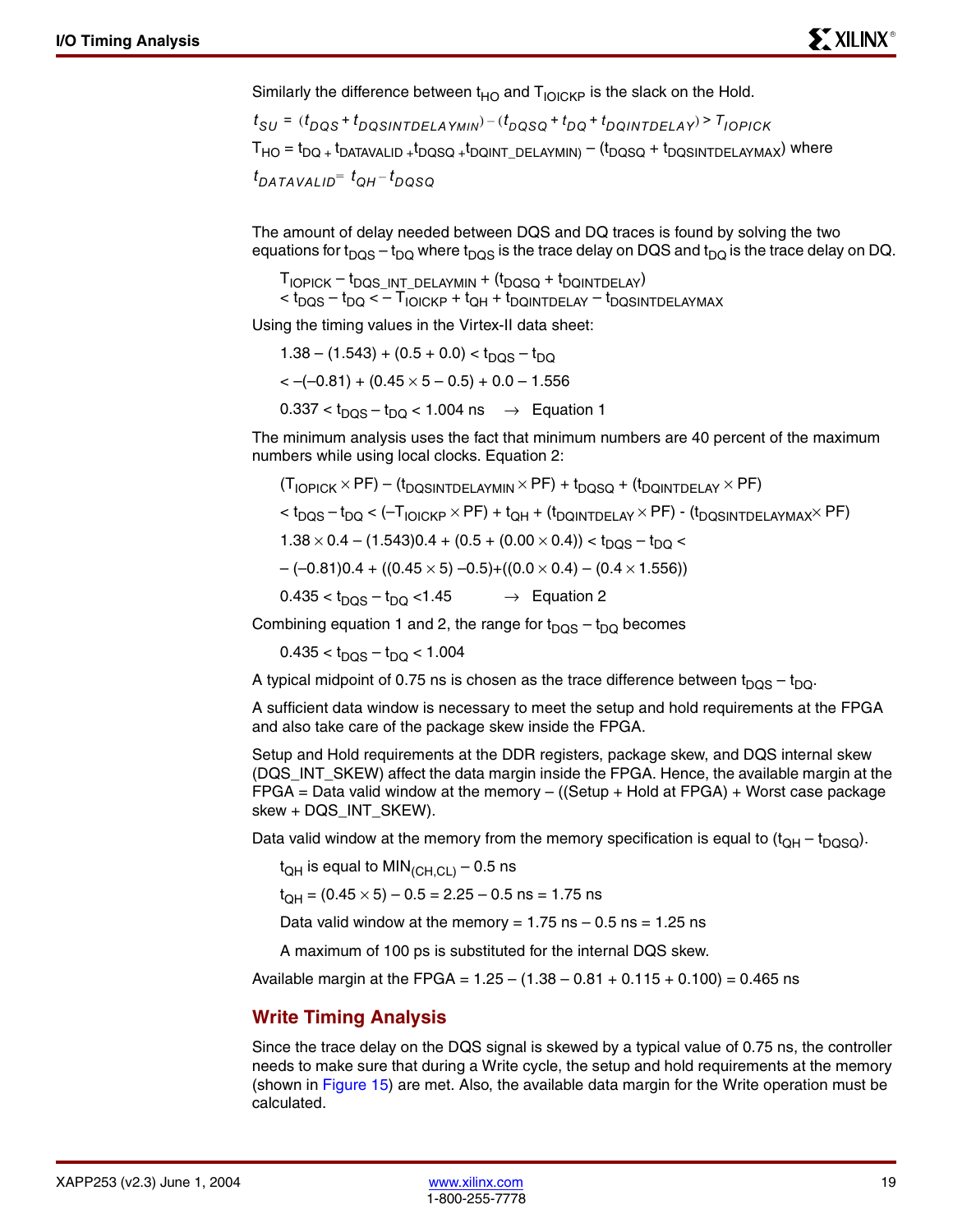For an XC2V3000 -5 speed grade FF1152, the data window available at the pins of FPGA for one data period ( $t_{CK}/2$ ) is calculated as:

$$
\textit{DataValidWindow} = \frac{t_{CK}}{2} - (T_{PKGSKEW} + T_{CLKTREESKEW} + T_{DUTYCYCLEDISTORITION} + T_{JITTER})
$$

$$
= 2.5 - (0.115 + 0.1 + 0.14 + 0.200) = 1.945 ns
$$

As shown in [Figure 15](#page-19-0),  $t_{DQS\_SKEW}$  is the skew between the center of the data valid window and the additional trace delay added on the data strobe (DQS). The center of the data valid window is a quarter of the clock period. From the Read timing, a typical 0.75 ns trace difference is selected between  $t_{DOS}$  and  $t_{DO}$ .

$$
t_{DQSSKEW} = \frac{t_{CK}}{4} - (t_{DQS} - t_{DQ}) = (1.25 - 0.75)ns = 0.5ns
$$

The data valid window at the memory =  $1.945 - t_{DQS\_skew} = 1.945 - 0.5 = 1.445$  ns Of this, 1 ns is needed to meet setup and hold requirements at the memory. Hence,

Available margin at the memory =  $1.445 - 1.00 = 0.445$  ns.



*Figure 15:* **Timing Diagram of Memory Setup And Hold Requirements**

#### <span id="page-19-0"></span>**Improving the Write Data Margin**

Using a clock with a fixed phase shift for the data during a Write cycle, helps improve data margin. By eliminating the DQS skew, DQS is aligned with respect to the center of the data window and there is more margin. The required phase shift is calculated to compensate for the DQS skew.

For enough margin during a Write cycle, the data gets aligned with DQS by using a negative phase shifted clock for the data.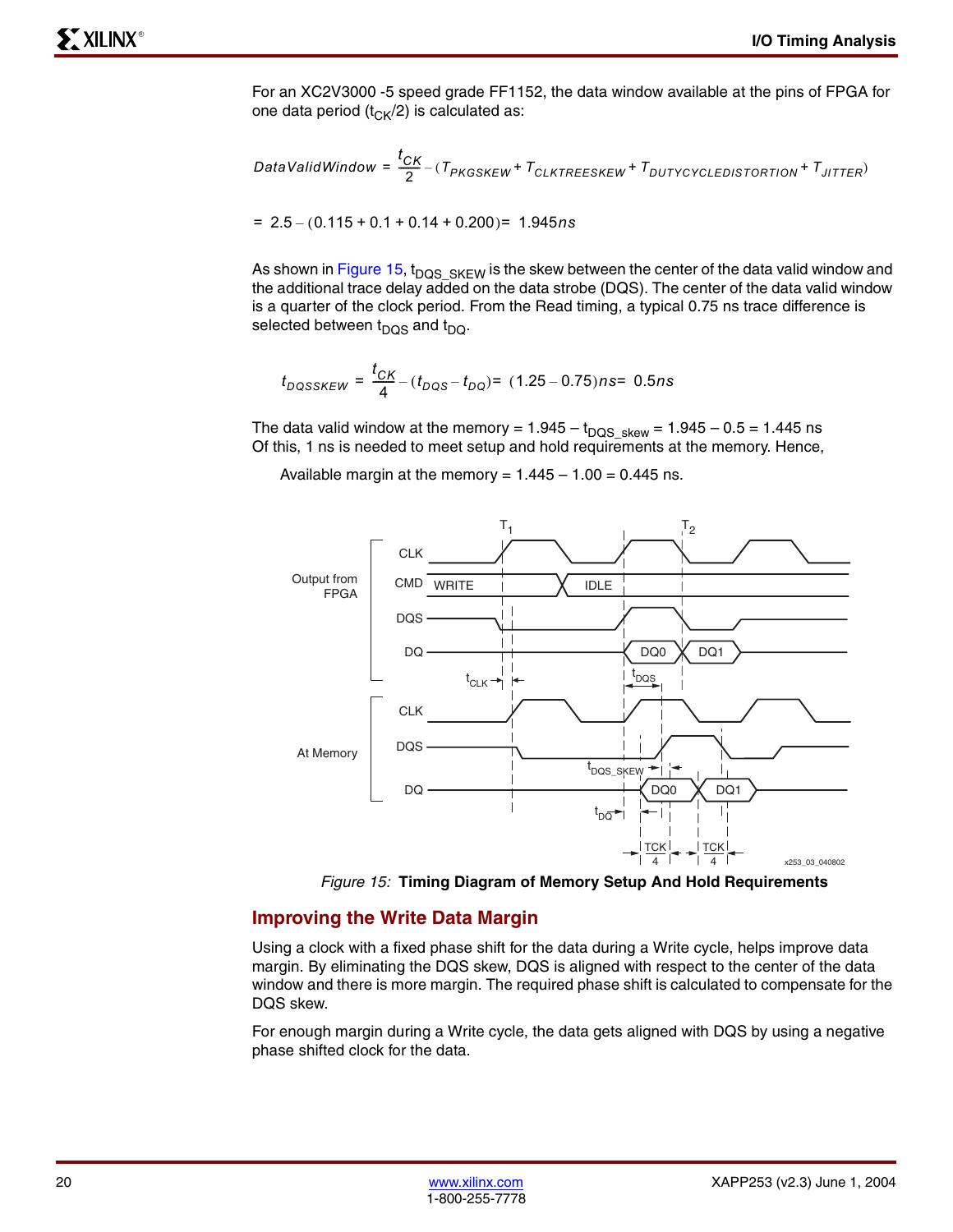In this case, the available data margin is calculated. Since the phase shift compensates for the  $T<sub>DQS SKEW</sub>$ , the Data valid window at the memory is calculated as:

Data valid window at memory=  $1.945 - (t_{DQS, SKEW} + CLKIN_CLKFB_PHASE)$  $= 1.945 - (0 + 0.100)$  ns  $= 1.845$  ns

The memory setup and Hold timing requirements account for 1 ns of this value.

The available margin at memory =  $1.845$  ns  $- 1.00$  ns= 0.845 ns

Another timing requirement that must be met during the Write cycle is the relationship between CLK and DQS. This requirement is specified as the DQS Low to High setup time ( $t_{DOSS}$ ) and is the time from the rising edge of the CLK to the rising edge of DQS. The DDR SDRAM parameters are shown in [Table 5](#page-16-2). Because DQS and CLK are both generated through DDR flip-flops from the same clock, there is originally one clock cycle  $(t_{CK})$  worth of setup time. However, the trace lengths of CLK and DQS as well as the output standard adjustment will adjust this value.

The following equation highlights this relationship:

 $t_{DOSS(MIN)} < t_{CK} + t_{DQS} + T_{OSSTL2(II)} - t_{CLK} - T_{OSSTL2(1)} < t_{DQSS(MAX)}$ 

Solving using the values in [Table 4](#page-16-1) and [Table 5](#page-16-2) results in the following allowable trace difference between DQS and CLK.

 $-0.64$  ns <  $t_{DOS} - t_{CIK}$  < 1.86 ns

#### <span id="page-20-0"></span>**Read Recapture Timing Analysis**

During a memory Read, data is captured by the IOB flip-flops with the DQS signal. Because DQS is strobing in nature and not a free running clock, there is no guarantee of a successive clock edge moving the data from the IOB into the second stage of the data path. Therefore, the data must be recaptured from DQS to another clock domain.

This reference design uses a phase-shifted version of the user clock to do this data recapture. In order to use this, the designer must calculate the required phase shift. This is outlined in [Figure 16](#page-21-0). The DDR SDRAM clock is generated by forwarding the internal user clock though the IOB DDR flip flops. This clock will travel from the FPGA to the DDR SDRAM  $(t<sub>CI K</sub>)$ .

The DDR SDRAM specification states that upon receiving the clock, the memory will output the DQS signal within  $\pm t_{DQSCK}$ . The DQS signal travels from the DDR SDRAM to the FPGA ( $t_{DQS}$ ), where it is routed to the IOB flip-flops  $(t_{DQS\_INT\_DELAY})$ .

The phase shift feature of the DCM is used to align the recapture clock with the DQS signal inside the FPGA. Because data is transferred from the DQS domain to the recapture clock domain, the recapture clock should be positioned at the earliest possible arrival of DQS. This ensures the greatest time for the clock domain transfer. The following equation is for the recapture clock phase shift.

Target phase shift =  $(T_{ICKOFDCM} \times PF) + t_{CLK(MIN)} + t_{DQS(MIN)} + t_{DQSINTDELAY(MIN)}$ 

The timing relationship between DQS and the recapture clock must be constrained. Under best case conditions, there will be one clock period to transfer from the DQS to the recapture clock domain. Under worst case conditions, the transfer from the DQS to the recapture clock domain will have one period minus the difference between the maximum and minimum path timing. Using the prorating factor of 0.25 gives the following equation:

DQS to RCLK =  $t_{CK}$  – Phase\_shift<sub>(MAX)</sub> – Phase\_shift<sub>(MIN)</sub> where,

Phase Shift<sub>(MAX)</sub> =  $T_{ICKOFDCM}$  +  $t_{CLK(MAX)}$  +  $t_{DQSCK(MAX)}$  +  $t_{DQS(MAX)}$  +  $t_{DQSINTDELAY(MAX)}$ and Phase Shift $_{(MIN)}$  = Target Phase Shift.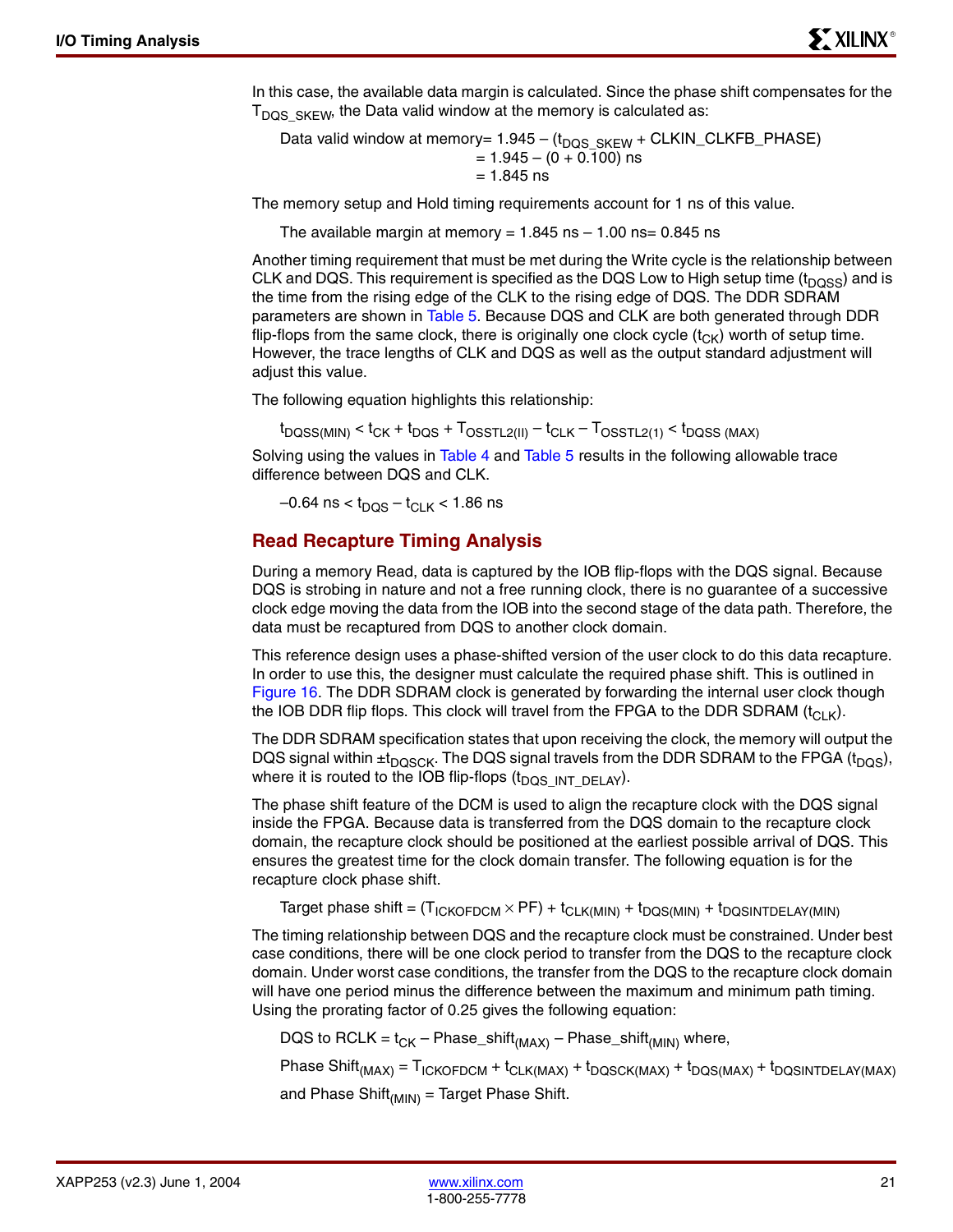

*Figure 16:* **Clock to DQS Output Delay Time**

# <span id="page-21-1"></span><span id="page-21-0"></span>**Control Timing Analysis**

All address and control signals are generated by the controller on the falling edge of CLK. This naturally creates a half-cycle setup and hold at the memory. These values will however be offset by the trace delay of the clock and the command and address signals  $(t_{\text{CMD}})$ . The command and address setup and hold time is listed in the table.

 $t_{\text{SU}} = t_{\text{CK}}/2 + t_{\text{CI K}} - t_{\text{CMD}} > t_{\text{IS}}$ 

 $t_{HO} = t_{CK}/2 + t_{CMD} - t_{CLK} > t_{HH}$ 

Solving these equations for  $(t_{CLK} - t_{CMD})$  gives the following equation:

 $t_{IS} - t_{CK}/2 < t_{CLK} - t_{CMD} < t_{CK}/2 - t_{IH}$  $-1.5$  ns < t<sub>CLK</sub> – t<sub>CMD</sub> < 1.5 ns

# **Board Considerations**

The following system design analysis should be done before completing board layout.

- 1. An IBIS simulation or H-SPICE simulation should be performed to evaluate signal integrity and switching characteristics on the signals at both the FPGA and the memory device.
- 2. A careful timing analysis must be completed using the duty cycle seen in simulation.
- 3. Carefully analyze the trace differences required between DQS and DQ.
- 4. Place the DQS and DQ pins on the FPGA in accordance with the rules mentioned in [Pinout](#page-14-0)  [Details for Using Local Clock Distribution.](#page-14-0)
- 5. The SSO guidelines must be followed when placing the pins.
- 6. Follow the power-up sequencing specified by the memory vendor. The targeted memory device in the reference design requires power to simultaneously be applied first to  $V_{DD}$  and  $V_{DDQ}$ , and then to  $V_{REF}$

Maintain an LVCMOS Low level on DDR\_CKE during power-up and configuration.